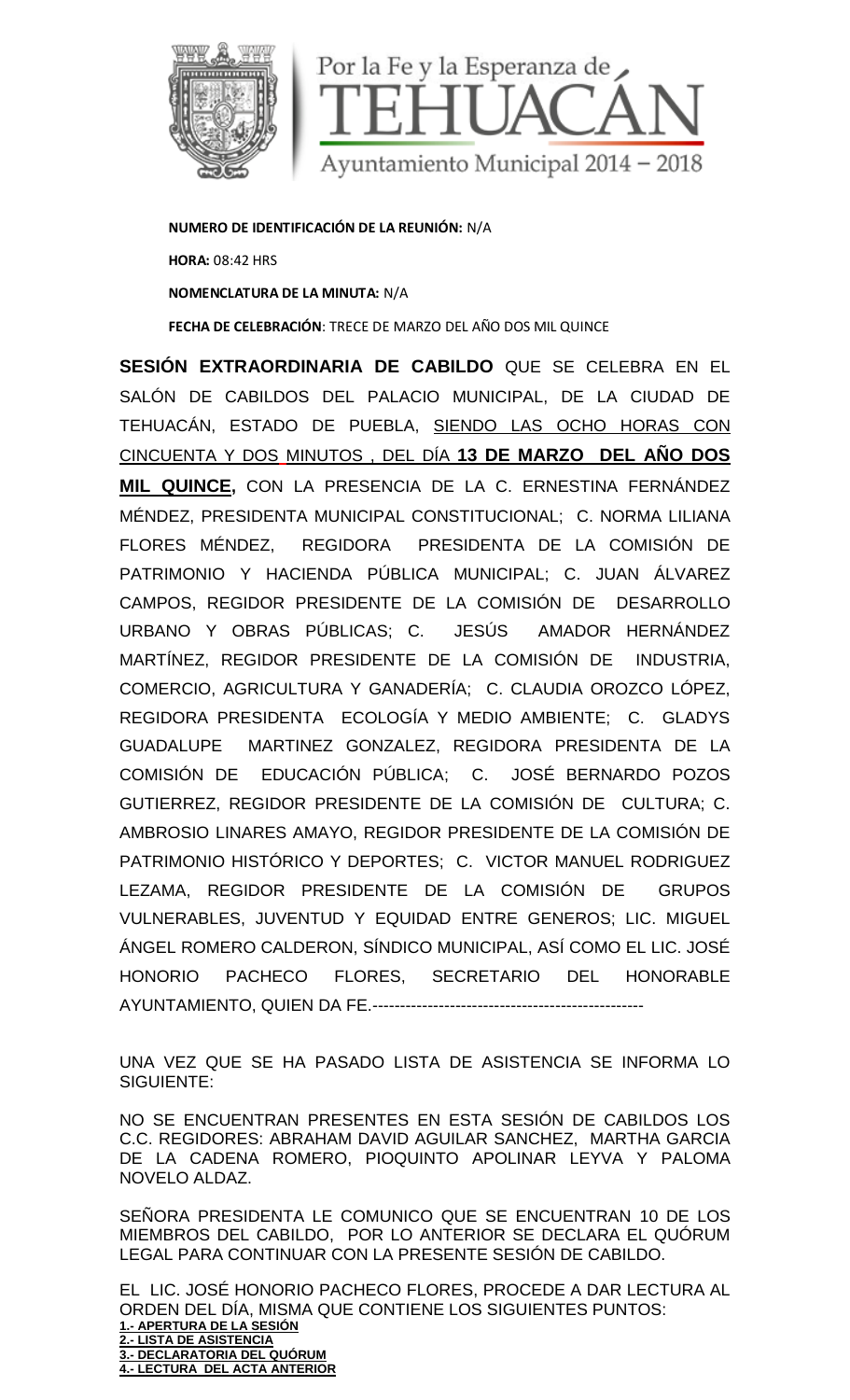## **5.- COMISIÓN DE PATRIMONIO Y HACIENDA PÚBLICA MUNICIPAL.**

- ≻ ANÁLISIS, DISCUSIÓN Y EN SU CASO APROBACIÓN DEL DICTAMEN QUE CONTIENE:
	- ESTADOS FINANCIEROS CORRESPONDIENTES AL MES DE FEBRERO DE 2015.
	- TRASPASOS PRESUPUESTALES DEL 01 AL 28 DE FEBRERO DE 2015.
	- MOVIMIENTOS PRESUPUESTALES DEL 01 AL 28 DE FEBRERO DE 2015
- ANÁLISIS, DISCUSIÓN Y EN SU CASO APROBACIÓN DEL DICTAMEN QUE CONTIENE AUTORIZACIÓN DE LA LICENCIA DE FUNCIONAMIENTO A FAVOR DEL C. ELIAS HERNÁNDEZ MONTIEL, CON GIRO DE MOTEL CON SERVICIO DE BAR, CON DOMICILIO UBICADO EN AVENIDA VÍA PUEBLA NUM. 2607, COLONIA SAN RAFAEL.
- ANÁLISIS, DISCUSIÓN Y EN SU CASO APROBACIÓN DEL DICTAMEN PARA LA CONDONACIÓN DEL IMPUESTO PREDIAL RESPECTO AL ADEUDO QUE PRESENTAN LAS CUENTAS PREDIALES PERTENECIENTES A LAS ÁREAS DE DONACIÓN DE LOS FRACCIONAMIENTOS YA CONCLUIDOS Y QUE SE ENCUENTRAN EN EL PADRON DEL SISTEMA DE LA DIRECCIÓN DE INGRESOS.

## **6.- COMISIÓN DE OBRAS PÚBLICAS Y DESARROLLO URBANO.**

 ANÁLISIS, DISCUSIÓN Y EN SU CASO APROBACIÓN DEL DICTAMEN MEDIANTE EL CUAL SE DETERMINA LA ADQUISICIÓN DE 3 VEHÍCULOS PARA LA DIRECCIÓN DE OBRAS PÚBLICAS.

#### **CLAUSURA.**

EL LIC. JOSÉ HONORIO PACHECO FLORES, DA CUENTA A LOS INTEGRANTES DEL CABILDO DEL OFICIO 096/15 SIGNADO POR EL REGIDOR ABRAHAM DAVID AGUILAR SÁNCHEZ, QUIEN SOLICITA LA JUSTIFICACIÓN DE SU AUSENCIA EN EL CABILDO EXTRAORDINARIO, SE ENCUENTRA EN UNA REUNIÓN EN LA CIUDAD DE PUEBLA.

DE IGUAL FORMA LA REGIDORA MARTHA GARCÍA DE LA CADENA ROMERO, EN ESCRITO DIRIGIDO A LA C. ERNESTINA FERNÁNDEZ MÉNDEZ, INFORMA QUE POR MOTIVOS PERSONALES SE ENCUENTRA FUERA DE LA CIUDAD, POR ESTA RAZÓN PIDE SE COMPRENDA SU INASISTENCIA A ESTA SESIÓN, SIN EMBARGO LE REITERA SU CONFIANZA Y LE MANIFIESTA QUE SU VOTO ES A FAVOR.

POR OFICIO No. 096/15 EL REGIDOR PIOQUINTO APOLINAR LEYVA, REGIDOR DE SERVICIOS PÚBLICOS MUNICIPALES, SOLICITA LA JUSTIFICACIÓN DE SU AUSENCIA EN EL CABILDO EXTRAORDINARIO DEL DÍA DE HOY, YA QUE POR MOTIVOS DE SALUD LE ES IMPOSIBLE ESTAR PRESENTE.

ASI MISMO LA REGIDORA PALOMA NOVELO ALDAZ, MEDIANTE MEMORANDUM No. 58, DIRIGIDO AL HONORABLE CABILDO, INFORMA QUE POR MOTIVGOS DE UM COMPROMISO ADQUIRIDO, NO PODRA ASISTIR A LA SESIÓN EXTRAORDINARIA DE CABILDO A LA CUAL ESTA CONVOCADA, POR LO ANTERIOR SOLICITA SE CONSIDERE LA CAUSA DE SU AUSENCIA.

**COMISIÓN DE PATRIMONIO Y HACIENDA PÚBLICA MUNICIPAL.-** ANÁLISIS, DISCUSIÓN Y EN SU CASO APROBACIÓN DEL DICTAMEN QUE CONTIENE LOS ESTADOS FINANCIEROS CORRESPONDIENTES AL MES DE FEBRERO DE 2015, TRASPASOS PRESUPUESTALES DEL 01 AL 28 DE FEBRERO DE 2015 Y MOVIMIENTOS PRESUPUESTALES DEL 01 AL 28 DE FEBRERO DE 2015.

SEÑORA REGIDORA TIENE USTED EL USO DE LA PALABRA.

LA REGIDORA NORMA LILIANA FLORES MÉNDEZ, PROCEDE A DAR LECTURA AL DICTAMEN CORRESPONDIENTE, MISMO QUE A LA LETRA DICE:

## **"… HONORABLE CABILDO":**

LOS SUSCRITOS REGIDORES NORMA LILIANA FLORES MÉNDEZ, JESÚS AMADOR HERNÁNDEZ MARTÍNEZ, GLADYS GUADALUPE MARTÍNEZ GONZÁLEZ, AMBROSIO LINARES AMAYO,JUAN ÁLVAREZ CAMPOS Y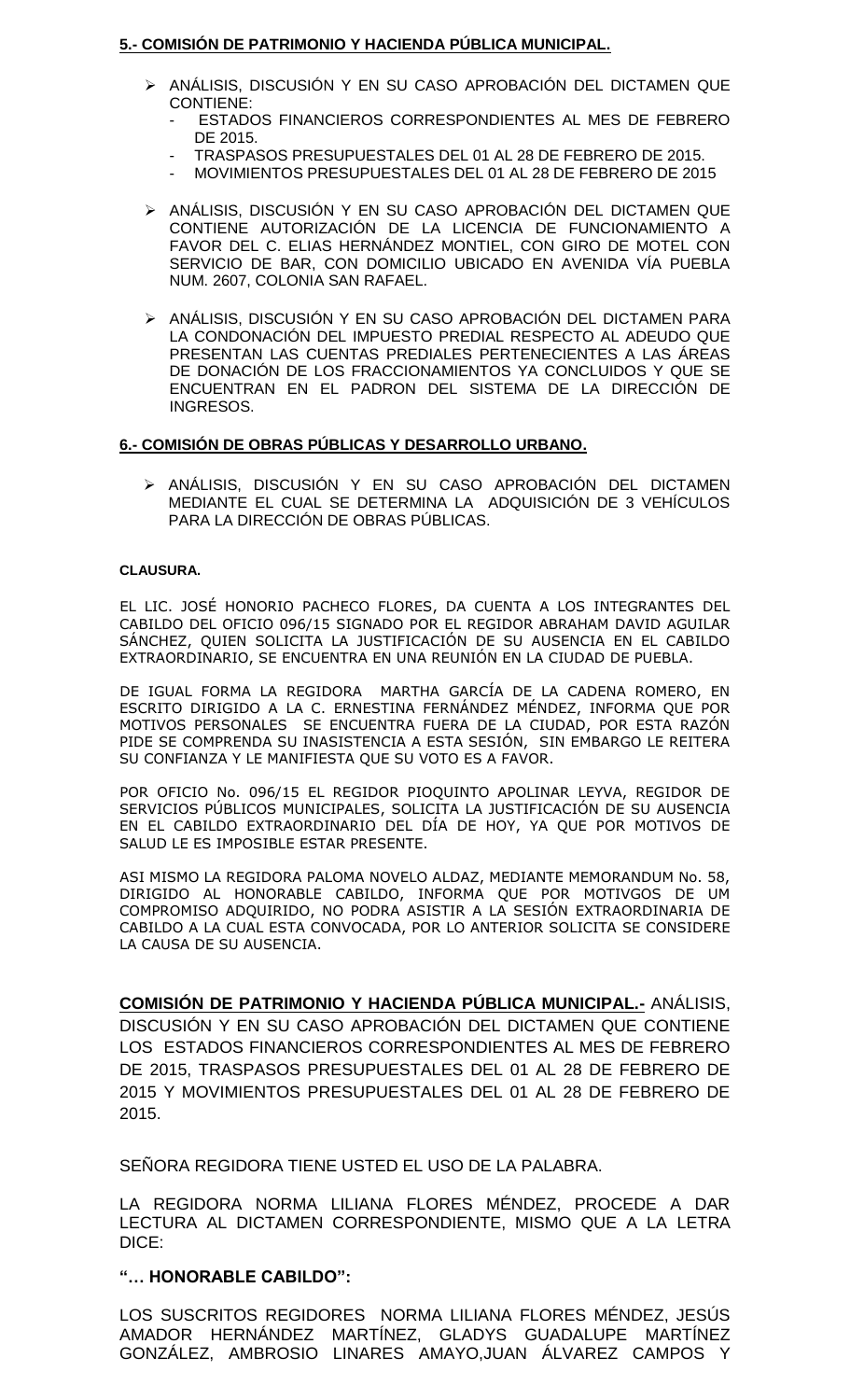ABRAHAM DAVID AGUILAR SÁNCHEZ, MIEMBROS INTEGRANTES DE LA COMISIÓN DE PATRIMONIO Y HACIENDA PÚBLICA MUNICIPAL DEL H. AYUNTAMIENTO DE TEHUACÁN PUEBLA, EN USO DE LAS FACULTADES QUE NOS CONFIEREN LOS ARTÍCULOS 78 FRACCIÓN XIII, 92 FRACCIONES I,III Y V DE LA LEY ORGÁNICA MUNICIPAL, Y DE ACUERDO CON LO QUE ESTABLECEN LOS ARTÍCULOS 37 FRACCIÓN IV INCISO A), 38 FRACCIONES I, II, III INCISOS A) B) Y D) DE LA LEY DE FISCALIZACIÓN SUPERIOR Y RENDICIÓN DE CUENTAS PARA EL ESTADO DE PUEBLA, SOMETEMOS A LA CONSIDERACIÓN DE ÉSTE HONORABLE CUERPO COLEGIADO EL PRESENTE DICTAMEN QUE VERSA SOBRE LOS ESTADOS FINANCIEROS QUE COMPRENDE EL PERIODO DEL 01 AL 28 FEBRERO DEL AÑO QUE TRANSCURRE, TRASPASOS PRESUPUESTALES Y MOVIMIENTOS PRESUPUESTALES DEL 01 AL 28 DE FEBRERO DE 2015.

# **C O N S I D E R A N D O**

- I. QUE DE CONFORMIDAD CON LAS FRACCIONES II, IV DEL ARTÍCULO 115 DE LA CONSTITUCIÓN POLÍTICA DE LOS ESTADOS UNIDOS MEXICANOS, LOS MUNICIPIOS ESTARÁN INVESTIDOS DE PERSONALIDAD JURÍDICA Y MANEJARÁN SU PATRIMONIO CONFORME A LA LEY, LOS AYUNTAMIENTOS TENDRÁN FACULTADES PARA APROBAR, DE ACUERDO CON LAS LEYES EN<br>MATERIA MUNICIPAL QUE DEBERÁN EXPEDIR LAS MATERIA MUNICIPAL QUE DEBERÁN EXPEDIR LAS LEGISLATURAS DE LOS ESTADOS, LOS BANDOS DE POLICÍA Y GOBIERNO, LOS REGLAMENTOS, CIRCULARES Y DISPOSICIONES ADMINISTRATIVAS DE OBSERVANCIA GENERAL DENTRO DE SUS RESPECTIVAS JURISDICCIONES, QUE ORGANICE LA ADMINISTRACIÓN PÚBLICA MUNICIPAL, REGULEN LAS MATERIAS, PROCEDIMIENTOS, FUNCIONES Y SERVICIOS PÚBLICOS DE SU COMPETENCIA Y ASEGUREN LA PARTICIPACIÓN CIUDADANA Y VECINAL; ASÍ MISMO LOS MUNICIPIOS ADMINISTRARÁN LIBREMENTE SU HACIENDA, LA CUAL SE FORMARA DE LOS RENDIMIENTOS DE LOS BIENES QUE LES PERTENEZCAN, ASÍ COMO DE LAS CONTRIBUCIONES Y OTROS INGRESOS QUE LAS LEGISLATURAS ESTABLEZCAN A SU FAVOR; MISMAS DISPOSICIONES QUE SON TRASLADADAS AL PÁRRAFO PRIMERO DEL ARTICULO 103 Y A LA FRACCIÓN III DEL ARTÍCULO 105 DE LA CONSTITUCIÓN POLÍTICA DEL ESTADO LIBRE Y SOBERANO DE PUEBLA, ASÍ COMO EL ARTÍCULO 3 DE LA LEY ORGÁNICA MUNICIPAL;
- II. QUE LA FRACCIÓN XIII DEL ARTÍCULO 78 DE LA LEY ORGÁNICA MUNICIPAL DETERMINA QUE SON ATRIBUCIONES DE LOS AYUNTAMIENTOS REVISAR Y APROBAR EN ACTA CIRCUNSTANCIADA LOS ESTADOS FINANCIEROS, PARA SU REMISIÓN, EN LOS TÉRMINOS QUE SEÑALE LA LEY APLICABLE, AL ORGANO DE FISCALIZACIÓN SUPERIOR DEL ESTADO, ACTUALMENTE AUDITORIA SUPERIOR DEL ESTADO DE PUEBLA.
- III. QUE DE CONFORMIDAD CON EL ARTÍCULO 113 DE LA CONSTITUCIÓN POLÍTICA DEL ESTADO LIBRE Y SOBERANO DEL ESTADO DE PUEBLA, EL ÓRGANO DE FISCALIZACIÓN SUPERIOR DEL ESTADO, ACTUALMENTE AUDITORIA SUPERIOR DEL ESTADO, ES LA UNIDAD DE FISCALIZACIÓN, CONTROL Y EVALUACIÓN, DEPENDIENTE DEL CONGRESO DEL ESTADO, QUE CUENTA CON AUTONOMÍA TÉCNICA Y DE GESTIÓN; ENCARGADA DE REVISAR; SIN EXCEPCIÓN, LA CUENTA DE LAS HACIENDAS PÚBLICAS; EL MANEJO, LA CUSTODIA Y LA APLICACIÓN DE FONDOS Y RECURSOS DE LOS PODERES DEL ESTADO, A TRAVÉS DE LA CUENTA PÚBLICA ESTATAL, DE LOS AYUNTAMIENTOS Y DEMÁS SUJETOS DE REVISIÓN, ASÍ COMO VERIFICAR EL CUMPLIMIENTO DE LOS OBJETIVOS CONTENIDOS EN LOS PLANES Y PROGRAMAS ESTABLECIDOS, EN LOS TÉRMINOS DE LAS LEYES RESPECTIVAS.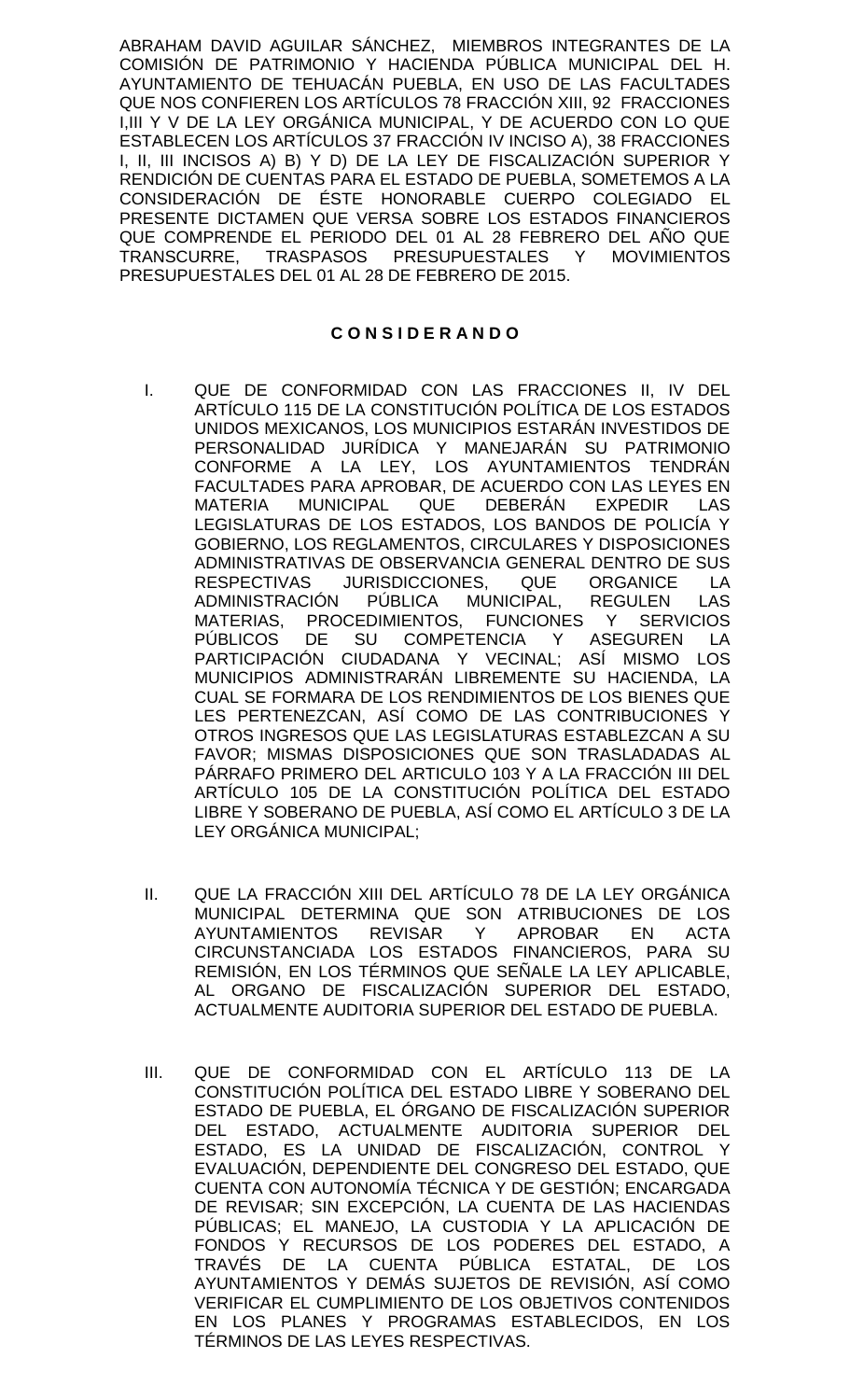- IV. QUE DE CONFORMIDAD CON EL ARTÍCULO 2 FRACCIÓN XXIII DE LA LEY DE FISCALIZACIÓN SUPERIOR Y RENDICIÓN DE CUENTAS PARA EL ESTADO DE PUEBLA, SE SEÑALA ENTRE OTROS A LOS AYUNTAMIENTOS COMO SUJETOS DE REVISIÓN.
- V. QUE LA LEY DE FISCALIZACIÓN SUPERIOR Y RENDICIÓN DE CUENTAS PARA EL ESTADO DE PUEBLA DISPONE QUE "PARA LA REVISIÓN Y FISCALIZACIÓN SUPERIOR DE LA CUENTA PÚBLICA, EL ÓRGANO FISCALIZADOR TENDRÁ LAS ATRIBUCIONES SIGUIENTES:

REVISAR LOS ESTADOS FINANCIEROS QUE EN FORMA MENSUAL DEBERÁN DE ENTREGAR ALA AUDITORÍA SUPERIOR DEL ESTADO, LOS SUJETOS DE REVISIÓN, ASÍ COMO LAS INSTITUCIONES PÚBLICAS Y PRIVADAS QUE ADMINISTREN RECURSOS FINANCIEROS DEL GOBIERNO DEL ESTADO O DE OTRA FUENTE DE FINANCIAMIENTO QUE AFECTE O MODIFIQUE EL PATRIMONIO PÚBLICO.

- VI. QUE DE CONFORMIDAD CON EL ARTÍCULO 37 FRACCIÓN IV INCISO A), DE LA LEY DE FISCALIZACIÓN SUPERIOR Y RENDICIÓN DE CUENTAS PARA EL ESTADO DE PUEBLA, LOS ESTADOS FINANCIEROS, DEBERÁ PRESENTARSE ANTE EL ORGANISMO FISCALIZADOR, A TRAVÉS DE QUIENES SEAN O HAYAN SIDO SUS TITULARES O REPRESENTANTES LEGALES, EN LOS TÉRMINOS Y PLAZOS QUE DISPONE DICHO ORDENAMIENTO Y DEMÁS DISPOSICIONES APLICABLES.
- VII. QUE DE LA REVISIÓN EFECTUADA A LOS ESTADOS FINANCIEROS REFERIDO EN EL PROEMIO DEL PRESENTE INSTRUMENTO SE ADVIERTEN EN SU INTEGRACIÓN LOS SIGUIENTES RUBROS:

|                                    |               |  | ESTADO DE ORIGEN Y APLICACIÓN DE RECURSOS DEL 01 AL 28 DE FEBRERO DE 2015 |               |  |
|------------------------------------|---------------|--|---------------------------------------------------------------------------|---------------|--|
| <b>ORIGEN DE RECURSOS</b>          |               |  | APLICACIÓN DE RECURSOS                                                    |               |  |
| <b>IMPUESTOS</b>                   | 3,199,361.00  |  | <b>SERVICIOS PERSONALES</b>                                               | 14,394,757.50 |  |
| <b>DERECHOS</b>                    | 3,709,165.19  |  | <b>MATERIALES Y SUMINISTROS</b>                                           | 2,331,634.31  |  |
| <b>PRODUCTOS</b>                   | 420,577.00    |  | <b>SERVICIOS GENERALES</b>                                                | 7,656,306.50  |  |
| APROVECHAMIENTOS                   | 968,041.50    |  | SUBSIDIOS, TRASFERENCIAS Y AYUDAS                                         | 2,465,497.14  |  |
| <b>PARTICIPACIONES</b>             | 5,320,993.19  |  | <b>BIENES MUEBLES E INMUEBLES</b>                                         | 1,885,745.99  |  |
| <b>INGRESOS EXTRAORDINARIOS</b>    | 2,707,519.34  |  | <b>INVERSIÓN PÚBLICA</b>                                                  | 107,373.36    |  |
| FONDO PARA LA INVERSIÓN PÚBLICA    | 19,726,257.66 |  | DEUDA PÚBLICA PASIVO CIRCULANTE Y OTROS                                   | 0.00          |  |
| <b>TOTAL DE ORIGEN DE RECURSOS</b> | 36,051,914.88 |  | <b>TOTAL DE APLICACIÓN DE RECURSOS</b>                                    | 28,841,314.80 |  |
|                                    |               |  | REMANENTE DEL EJERCICIO                                                   | 7,210,600.08  |  |
|                                    |               |  | <b>SUMAS IGUALES</b>                                                      | 36,051,914.88 |  |

VIII. QUE UNA VEZ EFECTUADA LA REVISIÓN ÚNICAMENTE DE LAS CIFRAS FINALES QUE INTEGRAN LOS ESTADOS FINANCIEROS, LA COMISIÓN EMITE LA APROBACIÓN DE LAS MISMAS EN EL ENTENDIDO DE QUE ES LA TESORERÍA MUNICIPAL QUIEN REVISA EL DETALLE DE DICHAS CIFRAS Y MUESTRA EL ORIGEN DE LOS RECURSOS, EL DESTINO Y APLICACIÓN DE GASTOS TOTALES DE QUE DISPUSO EL AYUNTAMIENTO POR EL PERIODO COMPRENDIDO DEL 01 AL 28 DE FEBRERO DEL AÑO 2015, RESERVÁNDOSE LA COMISIÓN EL DETALLE EN CASO DE CREERLO NECESARIO A TRAVÉS DE LOS MECANISMOS DE CONTROL IMPLEMENTADOS POR EL AYUNTAMIENTO Y EN LAS REVISIONES QUE POR LEY HACE LA AUDITORIA SUPERIOR DEL ESTADO.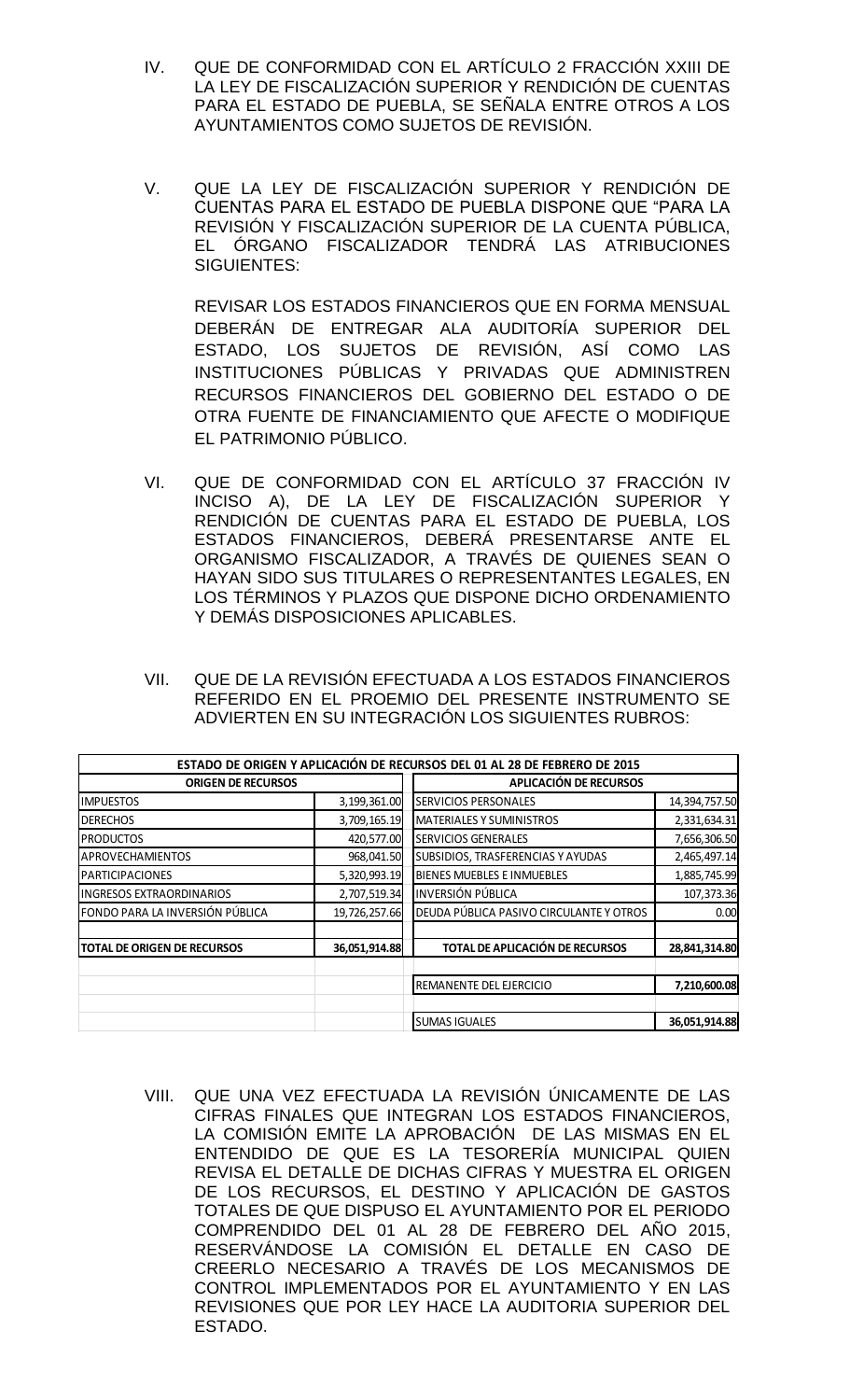IX. QUE EFECTUADA LA REVISIÓN A LOS TRASPASOS PRESUPUESTALES CORRESPONDIENTES AL PERIODO COMPRENDIDO DEL 01 AL 28 DE FEBRERODEL MISMO AÑO, SE APERCIBE EL RESULTADO FINANCIERO OBTENIDO QUE ES EL SIGUIENTE:

| LISTA DE TRASPASOS PRESUPUESTALES DEL 01 AL 28 DE FEBRERO DE 2015 |
|-------------------------------------------------------------------|
|-------------------------------------------------------------------|

| Fecha                  | Número                   | <b>Cuenta Otorgante</b>      | <b>Cuenta Receptora</b>      | Cantidad              |
|------------------------|--------------------------|------------------------------|------------------------------|-----------------------|
|                        |                          |                              |                              |                       |
| 09-feb-15              | 02JHN00001               | 600061006103                 | 600061006103                 | 6,906.29              |
| 09-feb-15              | 02JHN00002               | 600061006103                 | 600061006103                 | 35,792.96             |
| 09-feb-15              | 02JHN00003               | 600061006103                 | 600061006103                 | 6,608.61              |
| 09-feb-15              | 02JHN00004               | 600061006103                 | 600061006103                 | 477.46                |
| 09-feb-15              | 02JHN00005               | 600061006103                 | 600061006103                 | 445.27                |
| 09-feb-15              | 02JHN00006               | 600061006103                 | 600061006103                 | 487.20                |
| 09-feb-15              | 02JHN00007               | 600061006103                 | 600061006103                 | 979.60                |
| 09-feb-15              | 02JHN00008               | 600061006103                 | 600061006103                 | 0.00                  |
| 09-feb-15              | 02JHN00009               | 600061006103                 | 600061006103                 | 965.18                |
| 09-feb-15              | 02JHN00010               | 600061006103                 | 600061006103                 | 405.35                |
| 09-feb-15              | 02JHN00011               | 600061006103                 | 600061006103                 | 57.47                 |
| 09-feb-15              | 02JHN00012               | 600061006103                 | 600061006103                 | 9,512.96              |
| 09-feb-15              | 02JHN00013               | 600061006103                 | 600061006103                 | 4,638.14              |
| 09-feb-15              | 02JHN00014               | 600061006103                 | 600061006103                 | 1,074.11              |
| 09-feb-15              | 02JHN00015               | 600061006103                 | 600061006103                 | 3,364.93              |
| 09-feb-15              | 02JHN00016               | 600061006103                 | 600061006103                 | 77.45                 |
| 09-feb-15              | 02JHN00017               | 600061006103                 | 600061006103                 | 6,076.80              |
| 09-feb-15              | 02JHN00018               | 600061006103                 | 600061006103                 | 21,461.69             |
| 09-feb-15              | 02JHN00019               | 600061006103                 | 600061006103                 | 488.77                |
| 09-feb-15              | 02JHN00020               | 600061006103                 | 600061006103                 | 565.63                |
| 09-feb-15              | 02JHN00021               | 600061006103                 | 600061006103                 | 5,848.43              |
| 09-feb-15              | 02JHN00022               | 600061006103                 | 600061006103                 | 619.66                |
| 09-feb-15              | 02JHN00023               | 600061006103                 | 600061006103                 | 259.70                |
| 09-feb-15              | 02JHN00024               | 600061006103                 | 600061006103                 | 259.70                |
| 28-feb-15              | 02SSA00001               | 020002010010                 | 020002010011                 | 272.79                |
| 28-feb-15              | 02SSA00002               | 020002050002                 | 020002050003                 | 6,997.07              |
| 28-feb-15              | 02SSA00003               | 020002060002                 | 020002060003                 | 2,330.36              |
| 28-feb-15              | 02SSA00004               | 020002070002                 | 020002070001                 | 1,654.01              |
| 28-feb-15              | 02SSA00005               | 020002070002                 | 020002070005                 | 5,018.50              |
| 28-feb-15              | 02SSA00006               | 040004020006                 | 040004020009                 | 12,600.00             |
| 28-feb-15              | 02SSA00007               | 06000606000300014            | 06000606000300008            | 161,360.00            |
| 28-feb-15              | 02SSA00008               | 060006100032                 | 060006100004                 | 2,220.00              |
| 28-feb-15              | 02SSA00009               | 060006100032                 | 060006100005                 | 100.00                |
| 28-feb-15              | 02SSA00010               | 06000607                     | 06000603                     | 12,459.32             |
| 28-feb-15              | 02SSA00011               | 060006100018                 | 060006100002                 | 0.44                  |
| 28-feb-15              | 02SSA00012               | 060006100039                 | 060006100046                 | 510,722.84            |
| 28-feb-15              | 02SSA00013               | 200021002103                 | 200021002103                 | 150.00                |
| 28-feb-15              | 02SSA00014               | 200021002103                 | 200021002103                 | 300.00                |
| 28-feb-15              | 02SSA00015               | 200022002201                 | 200022002201                 | 2,642.60              |
| 28-feb-15              | 02SSA00016               | 200023002301                 | 200023002301                 | 528.00                |
| 28-feb-15              | 02SSA00017               | 200023002302                 | 200023002302                 | 2,888.89              |
| 28-feb-15              | 02SSA00018               | 200025002503                 | 200025002503                 | 528.00                |
| 28-feb-15              | 02SSA00019               | 200025002503                 | 200025002503                 | 414.00                |
| 28-feb-15              | 02SSA00020               | 200025002504                 | 200025002504                 | 3,220.20              |
| 28-feb-15              | 02SSA00021               | 200026002601                 | 200026002601                 | 756.05                |
| 28-feb-15              | 02SSA00022               | 200027002702                 | 200027002702                 | 1,057.27              |
| 28-feb-15              | 02SSA00023               | 300031003101                 | 300031003101                 | 417.60                |
| 28-feb-15              | 02SSA00024<br>02SSA00025 | 300032003204                 | 300032003204                 | 2,412.06              |
| 28-feb-15              |                          | 300032003206                 | 300032003206                 | 81.00                 |
| 28-feb-15              | 02SSA00026               | 300034003407                 | 300034003407                 | 1,610.00              |
| 28-feb-15              | 02SSA00027               | 300035003503                 | 300035003503                 | 812.00                |
| 28-feb-15              | 02SSA00028               | 300035003504                 | 300035003504                 | 1,148.40              |
| 28-feb-15              | 02SSA00029               | 300035003510                 | 300035003510                 | 13,776.39             |
| 28-feb-15              | 02SSA00030               | 300035003510                 | 300035003510                 | 4,585.48              |
| 28-feb-15              | 02SSA00031               | 300036003602                 | 300036003602                 | 8,914.60              |
| 28-feb-15              | 02SSA00032               | 300036003602                 | 300036003602                 | 367.59                |
| 28-feb-15              | 02SSA00033               | 300036003602                 | 300036003602                 | 754.00                |
| 28-feb-15              | 02SSA00034               | 300036003602                 | 300036003602                 | 254.40                |
| 28-feb-15<br>28-feb-15 | 02SSA00035               | 300037003701                 | 300037003701                 | 1,270.73<br>97,115.20 |
|                        | 02SSA00036               | 300038003802<br>300038003802 | 300038003802<br>300038003802 | 2,759.00              |
| 28-feb-15<br>28-feb-15 | 02SSA00037<br>02SSA00038 | 400041004105                 | 400041004105                 | 2,743.78              |
|                        |                          |                              |                              |                       |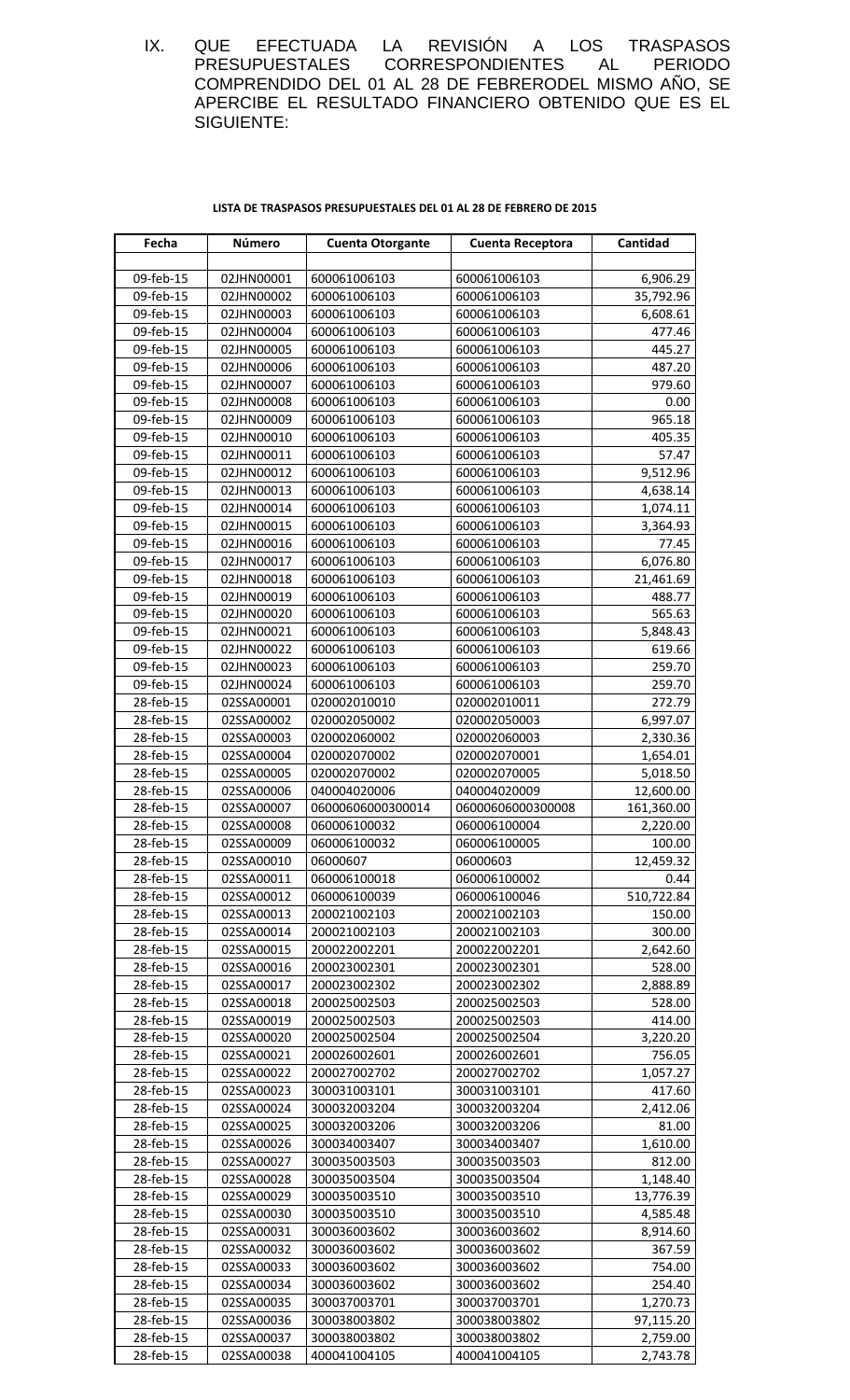| 28-feb-15         | 02SSA00039 | 40004300430200001 | 40004300430200002 | 753.27       |
|-------------------|------------|-------------------|-------------------|--------------|
| 28-feb-15         | 02SSA00040 | 500052005204      | 500052005204      | 9,744.00     |
| 28-feb-15         | 02SSA00041 | 500052005206      | 500052005206      | 5,589.98     |
| 28-feb-15         | 02SSA00042 | 500052005206      | 500052005206      | 6,864.00     |
| 28-feb-15         | 02SSA00043 | 100013001305      | 100013001305      | 3,970.00     |
| 28-feb-15         | 02SSA00044 | 300033003301      | 300033003301      | 1,610.00     |
| 28-feb-15         | 02SSA00045 | 300033003301      | 300033003301      | 7,234.01     |
| 28-feb-15         | 02SSA00046 | 300033003301      | 300033003301      | 4,817.00     |
| 28-feb-15         | 02SSA00047 | 300033003301      | 300033003301      | 4,051.00     |
| 28-feb-15         | 02SSA00048 | 400041004105      | 300034003407      | 344,173.87   |
| 28-feb-15         | 02SSA00049 | 200026002602      | 200026002602      | 106.00       |
| 28-feb-15         | 02SSA00050 | 070007010001      | 070007040010      | 5,387,724.00 |
| 28-feb-15         | 02SSA00051 | 070007020001      | 070007040008      | 0.10         |
| 28-feb-15         | 02SSA00052 | 070007020001      | 070007040008      | 0.20         |
|                   |            |                   |                   |              |
| <b>GRAN TOTAL</b> |            |                   |                   | 6,751,253.36 |

X. QUE EFECTUADA LA REVISIÓN A LOS MOVIMIENTOS PRESUPUESTALES CORRESPONDIENTE AL PERIODO COMPRENDIDO DEL 01 AL 28 DE FEBRERO DEL MISMO AÑO, SE APERCIBE EL RESULTADO FINANCIERO OBTENIDO QUE ES EL SIGUIENTE:

|                   |                     |                         | LISTA DE MOVIMIENTOS PRESUPUESTALES DEL 01 AL 28 DE FEBRERO DE 2015 |           |                |
|-------------------|---------------------|-------------------------|---------------------------------------------------------------------|-----------|----------------|
| Fecha             | Número              | Cuenta                  | Nombre de la cuenta                                                 | Ingresos  | <b>Egresos</b> |
| 28-feb-15         |                     | 02SSA00001 070007020001 | <b>INTERESES</b>                                                    | 9,866.41  |                |
| 28-feb-15         |                     | 02SSA00002 070007020001 | INTERESES                                                           | 3,766.36  |                |
| 28-feb-15         | 02SSA00003 06000603 |                         | <b>INTERESES</b>                                                    | 95.74     |                |
| 28-feb-15         |                     | 02SSA000041070007020001 | INTERESES                                                           | 4,570.57  |                |
| 28-feb-15         |                     | 02SSA00005 070007020001 | <b>INTERESES</b>                                                    | 1,327.15  |                |
| 28-feb-15         |                     | 02SSA000061070007040010 | PROGRAMA HABITAT 2014                                               | 0.001     |                |
| 28-feb-15         | 02SSA00007          | 300034003407            | <b>OTROS IMPUESTOS Y DERECHOS</b>                                   |           | 11,551.00      |
| 28-feb-15         |                     | 02SSA000081300034003403 | SERVICIOS BANCARIOS Y FINANCIEROS                                   |           | 812.00         |
| 28-feb-15         |                     | 02SSA00009 070007020001 | INTERESES                                                           | 1,693.91  |                |
| 28-feb-15         |                     | 02SSA000101070007020001 | IINTERESES                                                          | 2,588.75  |                |
|                   |                     |                         |                                                                     |           |                |
| <b>GRAN TOTAL</b> |                     |                         |                                                                     | 23,908.89 | 12,363.00      |

XI. QUE UNA VEZ EFECTUADA LA REVISION DE ESTADOS<br>FINANCIEROS, LOS TRASPASOS PRESUPUESTALES Y LOS TRASPASOS PRESUPUESTALES Y MOVIMIENTOS PRESUPUESTALES, LA COMISION EMITE LA APROBACIÓN DEL MISMO POR EL EJERCICIO DEL MANEJO DE RECURSOS QUE REALIZÓ LA TESORERIA MUNICIPAL EN LOS LAPSOS CONSIGNADOS, DEL CUAL SE ANEXA UN TANTO DEL MISMO PARA QUE CONSTE EL APÉNDICE CORRESPONDIENTE.

## **D I C T A M E N**

**PRIMERO.-** QUE SE APRUEBEN LOS ESTADOS FINANCIEROS QUE COMPRENDE EL EJERCICIO DE LOS RECURSOS PÚBLICOS POR EL LAPSO COMPRENDIDO DEL 01 AL 28 DE FEBRERO DE 2015, MANIFESTANDO CON ELLO QUE DICHO ESTADO FINANCIERO MUESTRA UNA FORMA RAZONABLE DE LA ADMINISTRACIÓN DEL ERARIO PÚBLICO EJERCIDO.

**SEGUNDO.-** SE APRUEBE CADA UNO DE LOS TRASPASOS PRESUPUESTALES, POR EL PERIODO COMPRENDIDO DEL 01 AL 28 DE FEBRERO DE 2015.

**TERCERO.-** SE APRUEBEN CADA UNO DE LOS MOVIMIENTOS PRESUPUESTALES POR EL PERIODO COMPRENDIDO DEL 01 AL 28 DE FEBRERO DE 2015.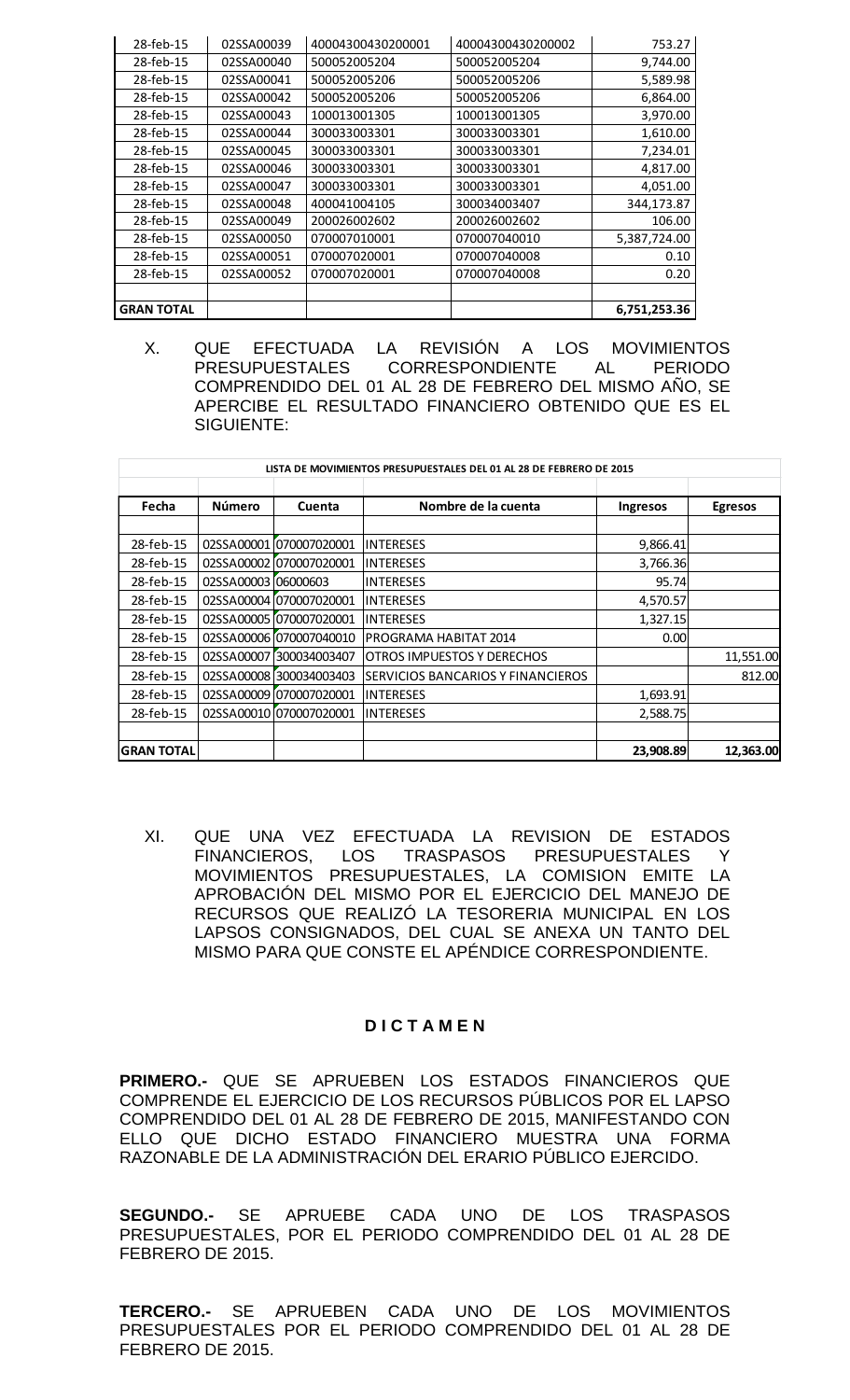**CUARTO.-** SE REMITA UNA COPIA A LA AUDITORÍA SUPERIOR DEL ESTADO DE PUEBLA.- **ATENTAMENTE.- TEHUACAN, PUEBLA A 12 DE MARZO DE 2015.- COMISIÓN DE PATRIMONIO Y HACIENDA PÚBLICA MUNICIPAL.-** NORMA LILIANA FLORES MÉNDEZ.- PRESIDENTA.- JESUS AMADOR HERNÁNDEZ MARTÍNEZ.- MIEMBRO.- GLADYS GUADALUPE MARTÍNEZ GONZÁLEZ.- MIEMBRO.- AMBROSIO LINARES AMAYO.- MIEMBRO.- JUAN ÁLVAREZ CAMPOS.- MIEMBRO.- ABRAHAM DAVID AGUILAR SÁNCHEZ.- MIEMBRO.- FIRMAS ILEGIBLES".

SEÑORES REGIDORES Y SINDICO MUNICIPAL, EN VOTACIÓN SE LES CONSULTA SI SE APRUEBA LA PROPUESTA PRESENTADA EN CUESTIÓN, LOS QUE ESTÉN POR LA AFIRMATIVA SÍRVANSE MANIFESTARLO LEVANTANDO LA MANO.

HABIÉNDOSE ANALIZADO AMPLIAMENTE EL CONTENIDO DEL DICTAMEN DE REFERENCIA, POR UNANIMIDAD DE VOTOS A FAVOR POR PARTE DE LOS INTEGRANTES DEL HONORABLE CABILDO, SE DETERMINA EL SIGUIENTE:

# **A C U E R D O**

**PRIMERO.-** SE APRUEBAN LOS ESTADOS FINANCIEROS QUE COMPRENDE EL EJERCICIO DE LOS RECURSOS PÚBLICOS POR EL LAPSO COMPRENDIDO DEL 01 AL 28 DE FEBRERO DE 2015, MANIFESTANDO CON ELLO QUE DICHO ESTADO FINANCIERO MUESTRA UNA FORMA RAZONABLE DE LA ADMINISTRACIÓN DEL ERARIO PÚBLICO EJERCIDO, SE ADVIERTEN EN SU INTEGRACIÓN LOS SIGUIENTES RUBROS:

|                                     |               | ESTADO DE ORIGEN Y APLICACIÓN DE RECURSOS DEL 01 AL 28 DE FEBRERO DE 2015 |               |
|-------------------------------------|---------------|---------------------------------------------------------------------------|---------------|
| <b>ORIGEN DE RECURSOS</b>           |               | APLICACIÓN DE RECURSOS                                                    |               |
| <b>IMPUESTOS</b>                    | 3,199,361.00  | <b>SERVICIOS PERSONALES</b>                                               | 14,394,757.50 |
| <b>DERECHOS</b>                     | 3,709,165.19  | <b>MATERIALES Y SUMINISTROS</b>                                           | 2,331,634.31  |
| <b>PRODUCTOS</b>                    | 420,577.00    | SERVICIOS GENERALES                                                       | 7,656,306.50  |
| <b>APROVECHAMIENTOS</b>             | 968,041.50    | SUBSIDIOS, TRASFERENCIAS Y AYUDAS                                         | 2,465,497.14  |
| <b>PARTICIPACIONES</b>              | 5,320,993.19  | BIENES MUEBLES E INMUEBLES                                                | 1,885,745.99  |
| <b>INGRESOS EXTRAORDINARIOS</b>     | 2,707,519.34  | <b>INVERSIÓN PÚBLICA</b>                                                  | 107,373.36    |
| FONDO PARA LA INVERSIÓN PÚBLICA     | 19,726,257.66 | DEUDA PÚBLICA PASIVO CIRCULANTE Y OTROS                                   | 0.00          |
| <b>ITOTAL DE ORIGEN DE RECURSOS</b> | 36,051,914.88 | TOTAL DE APLICACIÓN DE RECURSOS                                           | 28,841,314.80 |
|                                     |               | REMANENTE DEL EJERCICIO                                                   | 7,210,600.08  |
|                                     |               | <b>SUMAS IGUALES</b>                                                      | 36,051,914.88 |

**SEGUNDO.-** SE APRUEBA CADA UNO DE LOS TRASPASOS PRESUPUESTALES, POR EL PERIODO COMPRENDIDO DEL 01 AL 28 DE FEBRERO DE 2015, SE APERCIBE EL RESULTADO FINANCIERO OBTENIDO QUE ES EL SIGUIENTE:

| Fecha     | Número     | <b>Cuenta Otorgante</b> | <b>Cuenta Receptora</b> | Cantidad  |
|-----------|------------|-------------------------|-------------------------|-----------|
|           |            |                         |                         |           |
| 09-feb-15 | 02JHN00001 | 600061006103            | 600061006103            | 6,906.29  |
| 09-feb-15 | 02JHN00002 | 600061006103            | 600061006103            | 35,792.96 |
| 09-feb-15 | 02JHN00003 | 600061006103            | 600061006103            | 6,608.61  |
| 09-feb-15 | 02JHN00004 | 600061006103            | 600061006103            | 477.46    |
| 09-feb-15 | 02JHN00005 | 600061006103            | 600061006103            | 445.27    |
| 09-feb-15 | 02JHN00006 | 600061006103            | 600061006103            | 487.20    |
| 09-feb-15 | 02JHN00007 | 600061006103            | 600061006103            | 979.60    |
| 09-feb-15 | 02JHN00008 | 600061006103            | 600061006103            | 0.00      |
| 09-feb-15 | 02JHN00009 | 600061006103            | 600061006103            | 965.18    |
| 09-feb-15 | 02JHN00010 | 600061006103            | 600061006103            | 405.35    |
| 09-feb-15 | 02JHN00011 | 600061006103            | 600061006103            | 57.47     |
| 09-feb-15 | 02JHN00012 | 600061006103            | 600061006103            | 9,512.96  |
| 09-feb-15 | 02JHN00013 | 600061006103            | 600061006103            | 4,638.14  |
| 09-feb-15 | 02JHN00014 | 600061006103            | 600061006103            | 1,074.11  |
| 09-feb-15 | 02JHN00015 | 600061006103            | 600061006103            | 3,364.93  |
| 09-feb-15 | 02JHN00016 | 600061006103            | 600061006103            | 77.45     |
| 09-feb-15 | 02JHN00017 | 600061006103            | 600061006103            | 6,076.80  |

#### **LISTA DE TRASPASOS PRESUPUESTALES DEL 01 AL 28 DE FEBRERO DE 2015**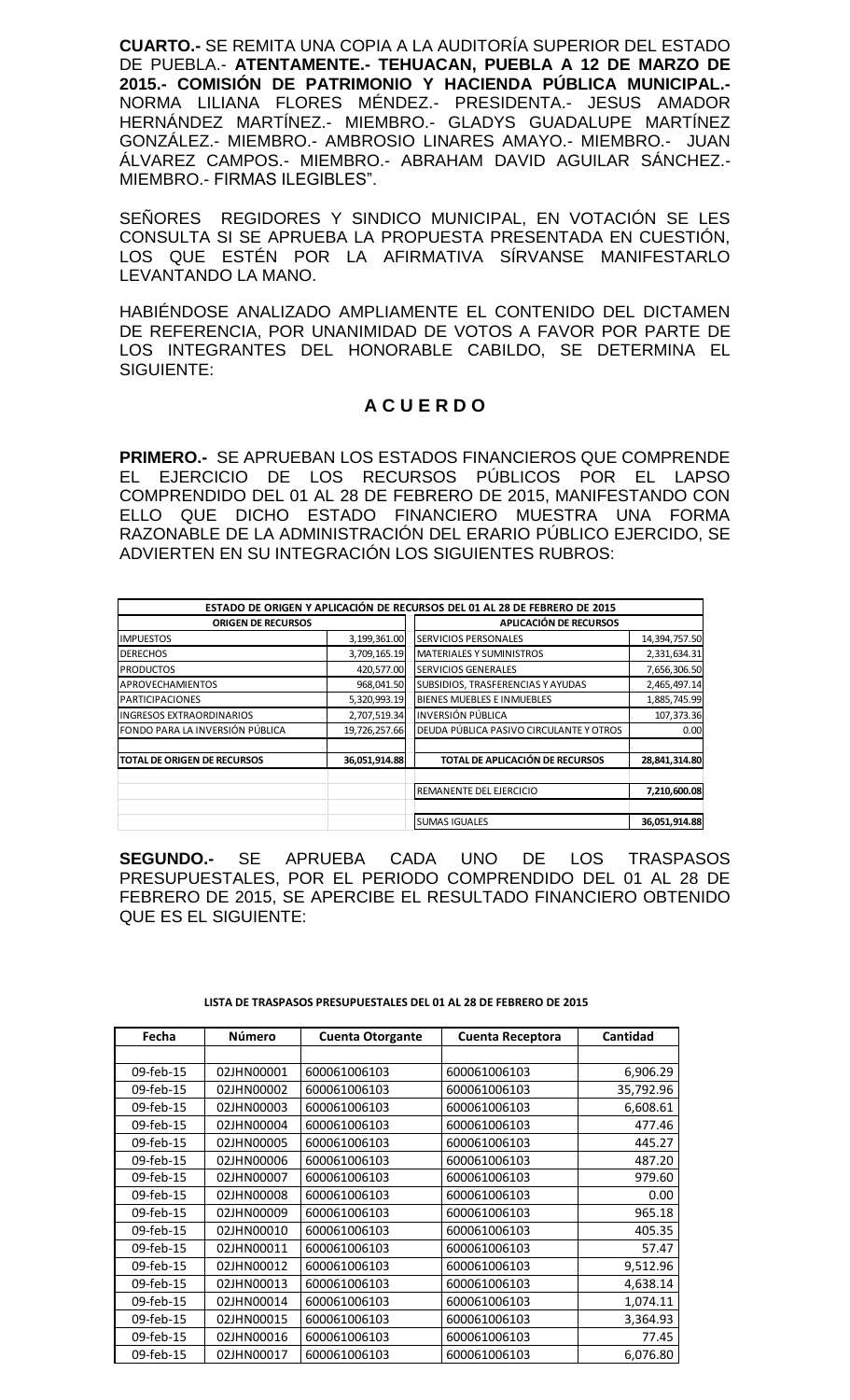| 09-feb-15 | 02JHN00018 | 600061006103      | 600061006103      | 21,461.69    |
|-----------|------------|-------------------|-------------------|--------------|
| 09-feb-15 | 02JHN00019 | 600061006103      | 600061006103      | 488.77       |
| 09-feb-15 | 02JHN00020 | 600061006103      | 600061006103      | 565.63       |
| 09-feb-15 | 02JHN00021 | 600061006103      | 600061006103      | 5,848.43     |
| 09-feb-15 | 02JHN00022 | 600061006103      | 600061006103      | 619.66       |
| 09-feb-15 | 02JHN00023 | 600061006103      | 600061006103      | 259.70       |
| 09-feb-15 | 02JHN00024 | 600061006103      | 600061006103      | 259.70       |
| 28-feb-15 | 02SSA00001 | 020002010010      | 020002010011      | 272.79       |
| 28-feb-15 | 02SSA00002 | 020002050002      | 020002050003      | 6,997.07     |
| 28-feb-15 | 02SSA00003 | 020002060002      | 020002060003      | 2,330.36     |
| 28-feb-15 | 02SSA00004 | 020002070002      | 020002070001      | 1,654.01     |
| 28-feb-15 | 02SSA00005 | 020002070002      | 020002070005      | 5,018.50     |
| 28-feb-15 | 02SSA00006 | 040004020006      | 040004020009      | 12,600.00    |
| 28-feb-15 | 02SSA00007 | 06000606000300014 | 06000606000300008 | 161,360.00   |
| 28-feb-15 | 02SSA00008 | 060006100032      | 060006100004      | 2,220.00     |
| 28-feb-15 | 02SSA00009 | 060006100032      | 060006100005      | 100.00       |
| 28-feb-15 | 02SSA00010 | 06000607          | 06000603          | 12,459.32    |
| 28-feb-15 | 02SSA00011 | 060006100018      | 060006100002      | 0.44         |
| 28-feb-15 | 02SSA00012 | 060006100039      | 060006100046      | 510,722.84   |
| 28-feb-15 | 02SSA00013 | 200021002103      | 200021002103      | 150.00       |
| 28-feb-15 | 02SSA00014 | 200021002103      | 200021002103      | 300.00       |
| 28-feb-15 | 02SSA00015 | 200022002201      | 200022002201      | 2,642.60     |
| 28-feb-15 | 02SSA00016 | 200023002301      | 200023002301      | 528.00       |
| 28-feb-15 | 02SSA00017 | 200023002302      | 200023002302      | 2,888.89     |
| 28-feb-15 | 02SSA00018 | 200025002503      | 200025002503      | 528.00       |
| 28-feb-15 | 02SSA00019 | 200025002503      | 200025002503      | 414.00       |
| 28-feb-15 | 02SSA00020 | 200025002504      | 200025002504      | 3,220.20     |
| 28-feb-15 | 02SSA00021 | 200026002601      | 200026002601      | 756.05       |
| 28-feb-15 | 02SSA00022 | 200027002702      | 200027002702      | 1,057.27     |
| 28-feb-15 | 02SSA00023 | 300031003101      | 300031003101      | 417.60       |
| 28-feb-15 | 02SSA00024 | 300032003204      | 300032003204      | 2,412.06     |
| 28-feb-15 | 02SSA00025 | 300032003206      | 300032003206      | 81.00        |
| 28-feb-15 | 02SSA00026 | 300034003407      | 300034003407      | 1,610.00     |
| 28-feb-15 | 02SSA00027 | 300035003503      | 300035003503      | 812.00       |
| 28-feb-15 | 02SSA00028 | 300035003504      | 300035003504      | 1,148.40     |
| 28-feb-15 | 02SSA00029 | 300035003510      | 300035003510      | 13,776.39    |
| 28-feb-15 | 02SSA00030 | 300035003510      | 300035003510      | 4,585.48     |
| 28-feb-15 | 02SSA00031 | 300036003602      | 300036003602      | 8,914.60     |
| 28-feb-15 | 02SSA00032 | 300036003602      | 300036003602      | 367.59       |
| 28-feb-15 | 02SSA00033 | 300036003602      | 300036003602      | 754.00       |
| 28-feb-15 | 02SSA00034 | 300036003602      | 300036003602      | 254.40       |
| 28-feb-15 | 02SSA00035 | 300037003701      | 300037003701      | 1,270.73     |
| 28-feb-15 | 02SSA00036 | 300038003802      | 300038003802      | 97,115.20    |
| 28-feb-15 | 02SSA00037 | 300038003802      | 300038003802      | 2,759.00     |
| 28-feb-15 | 02SSA00038 | 400041004105      | 400041004105      | 2,743.78     |
| 28-feb-15 | 02SSA00039 | 40004300430200001 | 40004300430200002 | 753.27       |
| 28-feb-15 | 02SSA00040 | 500052005204      | 500052005204      | 9,744.00     |
| 28-feb-15 | 02SSA00041 | 500052005206      | 500052005206      | 5,589.98     |
| 28-feb-15 | 02SSA00042 | 500052005206      | 500052005206      | 6,864.00     |
| 28-feb-15 | 02SSA00043 | 100013001305      | 100013001305      | 3,970.00     |
| 28-feb-15 | 02SSA00044 | 300033003301      | 300033003301      | 1,610.00     |
| 28-feb-15 | 02SSA00045 | 300033003301      | 300033003301      | 7,234.01     |
| 28-feb-15 | 02SSA00046 | 300033003301      | 300033003301      | 4,817.00     |
| 28-feb-15 | 02SSA00047 | 300033003301      | 300033003301      | 4,051.00     |
| 28-feb-15 | 02SSA00048 | 400041004105      | 300034003407      | 344,173.87   |
| 28-feb-15 | 02SSA00049 | 200026002602      | 200026002602      | 106.00       |
| 28-feb-15 | 02SSA00050 | 070007010001      | 070007040010      | 5,387,724.00 |
| 28-feb-15 | 02SSA00051 | 070007020001      | 070007040008      | 0.10         |
| 28-feb-15 | 02SSA00052 | 070007020001      | 070007040008      | 0.20         |
|           |            |                   |                   |              |

**TERCERO.-** SE APRUEBAN CADA UNO DE LOS MOVIMIENTOS PRESUPUESTALES POR EL PERIODO COMPRENDIDO DEL 01 AL 28 DE FEBRERO DE 2015, SE APERCIBE QUE EL RESULTADO FINANCIERO OBTENIDO ES EL SIGUIENTE: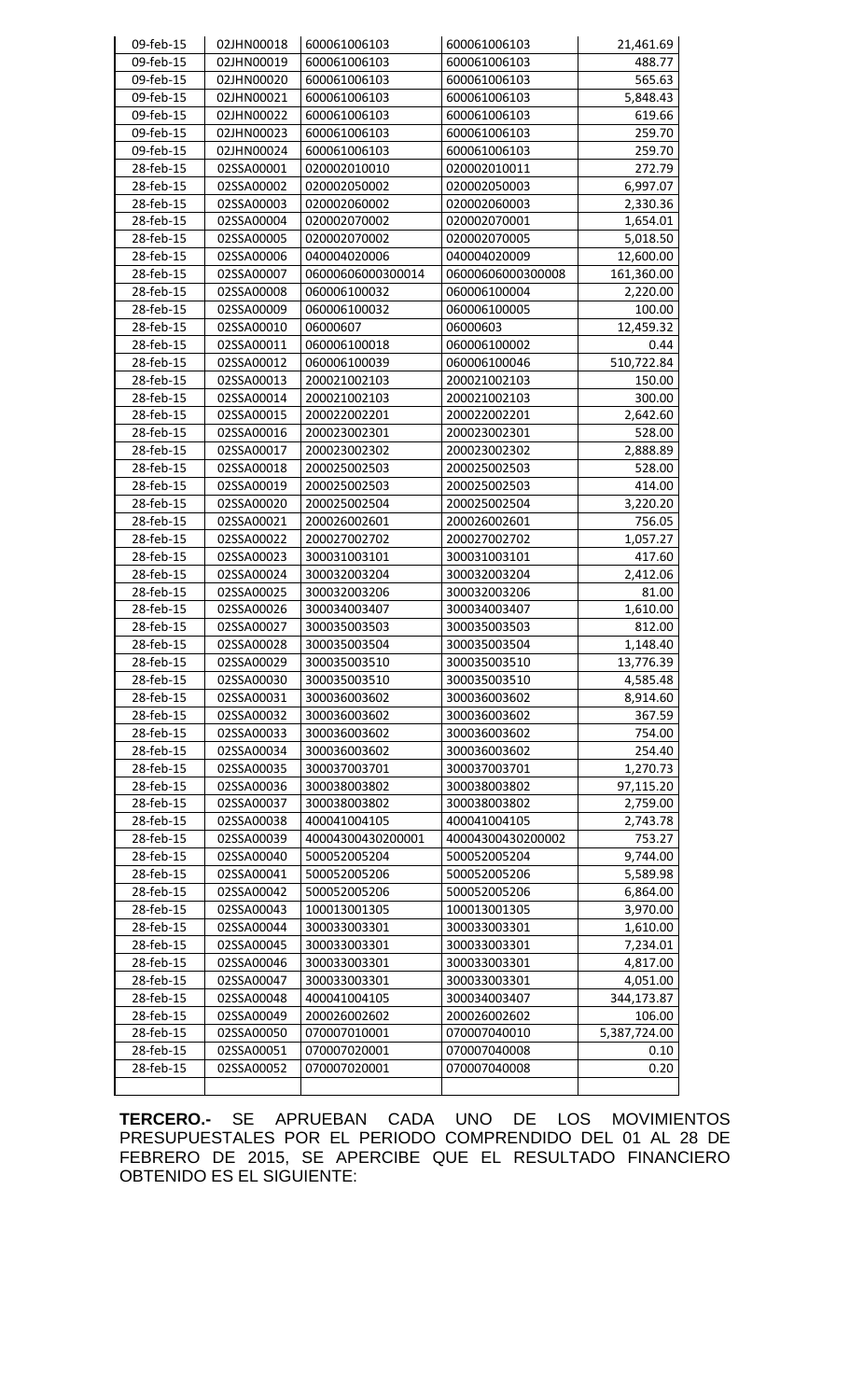|                   | LISTA DE MOVIMIENTOS PRESUPUESTALES DEL 01 AL 28 DE FEBRERO DE 2015 |                          |                                   |           |                |
|-------------------|---------------------------------------------------------------------|--------------------------|-----------------------------------|-----------|----------------|
|                   |                                                                     |                          |                                   |           |                |
| Fecha             | Número                                                              | Cuenta                   | Nombre de la cuenta               | Ingresos  | <b>Egresos</b> |
|                   |                                                                     |                          |                                   |           |                |
| 28-feb-15         |                                                                     | 02SSA00001 070007020001  | <b>INTERESES</b>                  | 9,866.41  |                |
| 28-feb-15         |                                                                     | 02SSA00002 070007020001  | <b>INTERESES</b>                  | 3,766.36  |                |
| 28-feb-15         | 02SSA00003 06000603                                                 |                          | <b>INTERESES</b>                  | 95.74     |                |
| 28-feb-15         |                                                                     | 02SSA00004 070007020001  | <b>INTERESES</b>                  | 4,570.57  |                |
| 28-feb-15         |                                                                     | 02SSA000051070007020001  | <b>INTERESES</b>                  | 1,327.15  |                |
| 28-feb-15         |                                                                     | 02SSA00006 070007040010  | PROGRAMA HABITAT 2014             | 0.00      |                |
| 28-feb-15         | 02SSA00007                                                          | 300034003407             | <b>OTROS IMPUESTOS Y DERECHOS</b> |           | 11,551.00      |
| 28-feb-15         |                                                                     | 02SSA00008 300034003403  | SERVICIOS BANCARIOS Y FINANCIEROS |           | 812.00         |
| 28-feb-15         |                                                                     | 02SSA00009 [070007020001 | <b>INTERESES</b>                  | 1,693.91  |                |
| 28-feb-15         |                                                                     | 02SSA000101070007020001  | <b>INTERESES</b>                  | 2,588.75  |                |
|                   |                                                                     |                          |                                   |           |                |
| <b>GRAN TOTAL</b> |                                                                     |                          |                                   | 23,908.89 | 12,363.00      |

**CUARTO.-** SE REMITA UNA COPIA A LA AUDITORÍA SUPERIOR DEL ESTADO DE PUEBLA.

LO ANTERIORMENTE CON FUNDAMENTO EN LOS DISPOSITIVOS LEGALES INVOCADOS EN EL DICTAMEN DE REFERENCIA.

**COMISIÓN DE PATRIMONIO Y HACIENDA PÚBLICA MUNICIPAL.- ANÁLISIS, DISCUSIÓN Y EN SU CASO APROBACIÓN DEL DICTAMEN QUE CONTIENE AUTORIZACIÓN DE LA LICENCIA DE FUNCIONAMIENTO A FAVOR DEL C. ELIAS HERNÁNDEZ MONTIEL, CON GIRO DE MOTEL CON SERVICIO DE BAR, CON DOMICILIO UBICADO EN AVENIDA VÍA PUEBLA No. 2607 COLONIA SAN RAFAEL, EN LA JUNTA AUXILIAR DE SAN NICOLÁS TETITZINTLA DE ESTA CIUDAD DE TEHUACÁN PUEBLA.**

SEÑORA REGIDORA TIENE USTED EL USO DE LA PALABRA.

LA C. NORMA LILIANA FLORES MENDEZ, PROCEDE A DAR LECTURA AL DICTAMEN CORRESPONDIENTE, MISMO QUE A LA LETRA DICE:

"…HONORABLE CABILDO:

LOS SUSCRITOS REGIDORES LIC. NORMA LILIANA FLORES MENDEZ, C. JESUS AMADOR HERNANDEZ MARTINEZ, C. GLADYS GUADALUPE MARTINEZ GONZALEZ, C. AMBROSIO LINARES AMAYO, C. JUAN ALVAREZ CAMPOS, C. ABRAHAM DAVID AGUILAR SANCHEZ, PRESIDENTA E INTEGRANTES DE LA COMISION DE PATRIMONIO Y HACIENDA PUBLICA MUNICIPAL DEL HONORABLE AYUNTAMIENTO, POR ESTE MEDIO Y CON FUNDAMENTO EN LO DISPUESTO POR EL ARTICULO 92 FRACCIONES III, IV, V Y VII DE LA LEY ORGANICA MUNICIPAL, SOMETEMOS A ESTE HONORABLE CUERPO COLEGIADO EL PRESENTE DICTAMEN PARA SU ESTUDIO Y APROBACION BASADO EN LOS SIGUIENTES:

## **CONSIDERANDOS.**

I.- QUE DE CONFORMIDAD CON EL ARTICULO 115 CON LA FRACCION 11 DE LA CONSTITUCION POLITICA DE LOS ESTADOS UNIDOS MEXICANOS, LOS AYUNTAMIENTOS TENDRAN FACULTADES PARA APROBAR, DE ACUERDO CON LAS LEYES EN MATERIA MUNICIPAL QUE DEBERAN EXPEDIR LAS LEGISLATURAS DE LOS ESTADOS, LOS BANDOS DE POLICIA Y BUEN GOBIERNO, LOS REGLAMENTOS, CIRCULARES Y DISPOSICIONES ADMINISTRATIVAS DE OBSERVANCIA GENERAL DENTRO DE SUS RESPECTIVAS JURISDICCIONES, QUE ORGANICEN LA ADMINISTRACION PUBLICA MUNICIPAL, REGULEN LAS MATERIAS, PROCEDIMIENTOS, FUNCIONES Y SERVICIOS PUBLICOS DE SU COMPETENCIA Y ASEGUREN LA PARTICIPACIÓN CIUDADANA Y VECINAL; MISMAS DISPOSICIONES QUE SON TRASLADADAS AL ARTICULO 105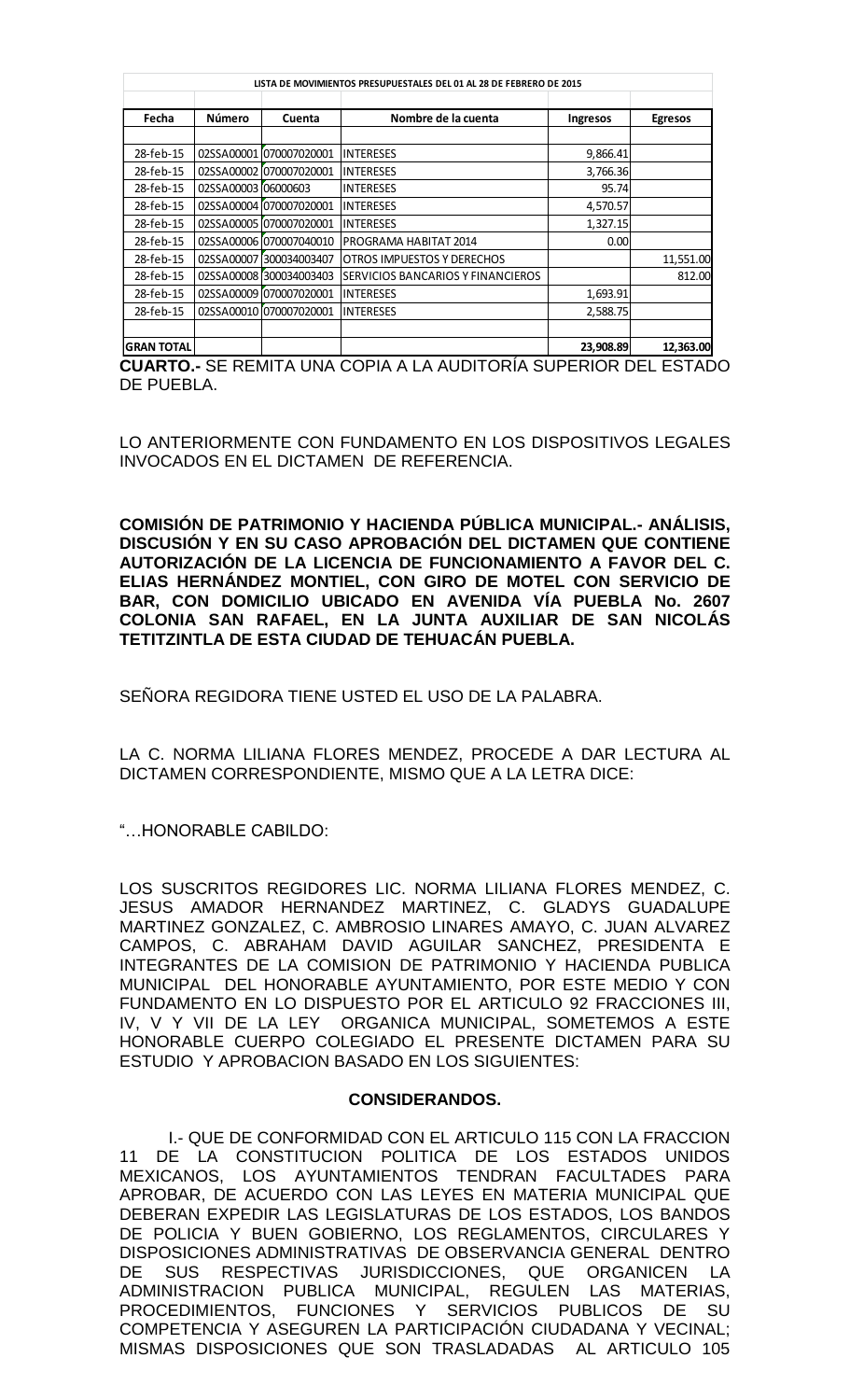FRACCION III DE LA CONSTITUCION POLITICA DEL ESTADO LIBRE Y SOBERANO DE PUEBLA.

II.- QUE EL ARTÍCULO 78 FRACCIONES I,III,IV,XV, Y LX DE LA LEY ORGANICA MUNICIPAL, DETERMINA DENTRO DE LAS ATRIBUCIONES DE LOS AYUNTAMIENTOS EL CUMPLIR Y HACER CUMPLIR EN LOS ASUNTOS DE SU COMPETENCIA, LAS LEYES, DECRETOS, Y DISPOSICIONES DE OBSERVANCIA GENERAL DE LA FEDERACION Y DEL ESTADO, ASI COMO LOS ORDENAMIENTOS MUNICIPALES; APROBAR SU ORGANIZACIÓN Y DIVISION ADMINISTRATIVAS DE ACUERDO CON LAS NECESIDADES DEL MUNICIPIO; EXPEDIR BANDOS DE POLICIA Y GOBIERNO, REGLAMENTOS, CIRCULARES Y DISPOSICIONES ADMINISTRATIVAS DE OBSERVANCIA GENERAL, REFERENTES A SU ORGANIZACIÓN, FUNCIONAMIENTO, SERVICIOS PUBLICOS QUE DEBAN PRESTAR Y DEMAS ASUNTOS DE SU COMPETENCIA, SUJETANDOSE A LAS BASES NORMATIVAS ESTABLECIDAS POR LA CONSTITUCION POLITICA DEL ESTADO LIBRE Y SOBERANO DE PUEBLA , VIGILANDO SU OBSERVANCIA Y APLICACIÓN, DESIGNAR DE ENTRE LOS REGIDORES A QUIENES DEBAN INTEGRAR LAS COMISIONES QUE SE DETERMINAN EN LA PRESENTE LEY Y LAS DEMAS QUE LE CONFIERAN LAS LEYES Y ORDENAMIENTOS VIGENTES EN EL MUNICIPIO.

III.- QUE EL ARTICULO 92 DE LA MISMA LEY ARRIBA INVOCADA ESTIPULA EN SUS FRACCIONES III, IV, V, Y VII QUE SON FACULTADES Y OBLIGACIONES DE LOS REGIDORES EL EJERCER LAS FACULTADES DE DELIBERACION Y DECISION DE LOS ASUNTOS QUE LE COMPETEN AL AYUNTAMIENTO, FORMAR PARTE DE LAS COMISIONES PARA LAS QUE FUEREN DESIGNADOS POR ÉSTE Y DICTAMINAR E INFORMAR SOBRE LOS ASUNTOS QUE SE LES ENCOMIENDE; FORMULAR AL AYUNTAMIENTO LAS PROPUESTAS DE ORDENAMIENTO EN LOS ASUNTOS MUNICIPALES, Y PROMOVER TODO LO QUE CREAN CONVENIENTE AL BUEN SERVICIO PUBLICO.

IV.- QUE LA ANTERIOR DISPOSICION, SE ARTICULA CON EL DISPOSITIVO 96 FRACCION VIII DEL MISMO ORDENAMIENTO DEL QUE SE DESPRENDE ARMÓNICAMENTE QUE DENTRO DE LAS COMISIONES PERMANENTES DE REGIDORES SE ENCUENTRA LA COMISION DE PATRIMONIO Y HACIENDA PUBLICA MUNICIPAL DEL HONORABLE AYUNTAMIENTO DE LA QUE FORMAMOS PARTE LOS SUSCRITOS Y QUE FUE CONSTITUIDA EN CONCORDANCIA CON LOS RECURSOS Y NECESIDADES ESPECIFICAS DEL MUNICIPIO POR ACUERDO DEL HONORABLE PLENO DEL AYUNTAMIENTO EL QUINCE DE FEBRERO DE DOS MIL CATORCE Y QUE DEBERA ANALIZAR, DISCUTIR Y PROPONER SOBRE LOS ASUNTOS COMPRENDIDOS EN ESAS MATERIAS;

V.-EL CUMPLIMIENTO DE LAS DISPOSICIONES DEL REGLAMENTO PARA EL FUNCIONAMIENTO DE ESTABLECIMIENTOS CON VENTA DE BEBIDAS ALCOHOLICAS, HOSPEDAJE Y CELEBRACION DE ESPECTÁCULOS EN EL MUNICIPIO DE TEHUACAN PUEBLA, COMO LO ESTIPULA SU ARTÍCULO PRIMERO SON DE INTERÉS PÚBLICO Y APLICACIÓN GENERAL Y TIENE POR OBJETIVO REGULAR EL FUNCIONAMIENTO DE LOS ESTABLECIMIENTOS CUYO GIRO MERCANTÍL SEA LA VENTA DE BEBIDAS ALCOHOLICAS, DE SERVICIO DE HOSPEDAJE Y CELEBRACION DE ESPECTACULOS.

VI.- LA APLICACIÓN DEL REGLAMENTO ANTES MENCIONADO CORRESPONDE AL H. AYUNTAMIENTO MUNICIPAL CONSTITUCIONAL DE TEHUACAN PUEBLA; ASI COMO SON ATRIBUCIONES DEL H. AYUNTAMIENTO COMO LO MARCA EL ARTICULO 4 Y 5 DEL MISMO, FIJAR LOS HORARIOS DE FUNCIONAMIENTO DE LOS ESTABLECIMIENTOS CON GIRO DE VENTA DE BEBIDAS ALCOHOLICAS, SERVICIO DE HOSPEDAJE Y CELEBRACION DE ESPECTACULOS PUBLICOS, ORDENAR LA SUSPENSION DE ACTIVIDADES EN FECHA U HORAS DETERMINADAS, DE LOS ESTABLECIMIENTOS QUE OPEREN ALGUNOS DE LOS GIROS ESPECIALMENTE REGULADOS EN ESTE REGLAMENTO, CON EL OBJETO DE REGULAR QUE NO SE ALTERE EL ORDEN Y LA SEGURIDAD PUBLICA, *EXPEDIR LAS LICENCIAS Y PERMISOS DE FUNCIONAMIENTO EN LOS TERMINOS DEL MISMO ORDENAMIENTO,* RECIBIR LAS DECLARACIONES DE APERTURA DE LOS ESTABLECIMIENTOS QUE NO REQUIERAN DE LICENCIA PARA SU FUNCIONAMIENTO, DESIGNAR A LOS INSPECTORES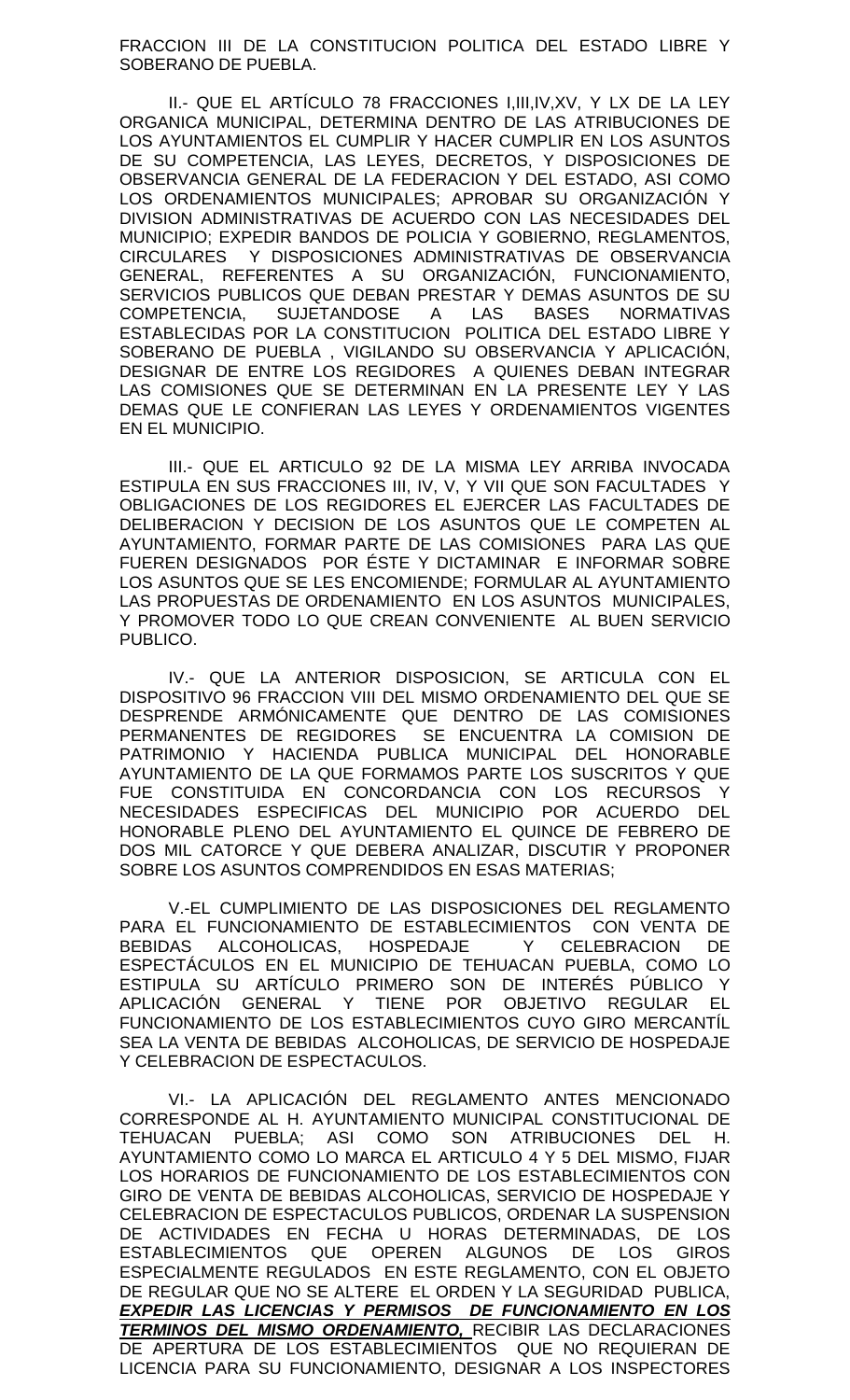RESPONSABLES DE VIGILAR EL DESARROLLO DE LOS ESPECTACULOS PUBLICOS Y EL DEBIDO CUMPLIMIENTO SOBRE LA VENTA DE BEBIDAS ALCOHOLICAS, DESIGNAR AL PERSONAL QUE LLEVARA A CABO LAS INSPECCIONES Y VISITAS A QUE SE REFIERE EL REGLAMENTO, APLICAR LAS SANCIONES PREVISTAS EN ESTE ORDENAMIENTO, SUBSTANCIAR EL PROCEDIMIENTO DE CANCELACION DE LICENCIAS Y PERMISOS ASI COMO LAS DEMAS QUE SEÑALA EL REGLAMENTO U OTRAS DISPOSICIONES APLICABLES.

VII.- COMO LO MARCA EL ARTICULO 11 DEL REGLAMENTO PARA EL FUNCIONAMIENTO DE ESTABLECIMIENTOS CON VENTA DE BEBIDAS ALCOHOLICAS, HOSPEDAJE Y CELEBRACION DE ESPECTACULOS EN EL MUNICIPIO DE TEHUACAN, PUEBLA, QUEDAN SUJETOS A LOS REQUISITOS DE LICENCIAS DE FUNCIONAMIENTO TODOS LOS ESTABLECIMIENTOS MERCANTILES QUE EMITAN O GENEREN RUIDO, VIBRACIONES DE ENERGIA TERMICA, LUMINOSIDAD, HUMO POLVO O GASES Y DEBERAN CUMPLIR CON LAS DISPOSICIONES MARCADAS EN EL REGLAMENTO PARA EL MEJORAMIENTO Y PROTECCION DE LA IMAGEN URBANA DEL MUNICIPIO DE TEHUACAN PUEBLA VIGENTES, LAS MEDIDAS SEÑALADAS POR LA DIRECCION DE ECOLOGIA DEL MUNICIPIO DE TEHUACAN, Y LAS MEDIDAS SEÑALAS POR LA DIRECCION DE PROTECCION CIVIL Y BOMBEROS DEL MUNICIPIO DE TEHUACAN PUEBLA. **MISMAS QUE HAN SIDO VERIFICADAS POR LA DIRECCION DE DESARROLLO URBANO AL OTORGARLES LA RENOVACION O EN SU CASO LA LICENCIA DE USO DE SUELO.**

VIII.- QUE EL REGLAMENTO PARA EL FUNCIONAMIENTO DE ESTABLECIMIENTOS CON VENTA DE BEBIDAS ALCOHOLICAS, HOSPEDAJE Y CELEBRACION DE ESPECTACULOS EN EL MUNICIPIO DE TEHUACAN PUEBLA, ESTABLECE EN SU ARTICULO SEXTO, QUE LAS LICENCIAS DE FUNCIONAMIENTO ES LA AUTORIZACION QUE CUMPLIDOS LOS REQUISITOS ADMINISTRATIVOS ESTABLECIDOS EN ESTE REGLAMENTO EMITE EL H. AYUNTAMIENTO PARA QUE UNA PERSONA FISICA O MORAL PUEDA OPERAR UN ESTABLECIMIENTO.

IX.- ASI MISMO, DICHO REGLAMENTO MENCIONA EN SUS ARTICULOS 76 Y 77 QUE LOS INTERESADOS EN OBTENER DEL AYUNTAMIENTO LAS LICENCIAS CORRESPONDIENTES PARA LA OPERACIÓN DE ESTABLECIMIENTOS MERCANTILES, DEBERAN CONTAR PREVIAMENTE CON:

- CONSTANCIA DE ZONIFICACION DE USO DE SUELO, EN CASO DE QUE PRETENDA CONSTRUIR.
- LICENCIA DE USO DE SUELO
- AUTORIZACION SANITARIA EN CASO DE QUE SE REQUIERA
- EL VISTO BUENO DEL DEPARTAMENTO DE OBRAS PUBLICAS DEL AYUNTAMIENTO PARA LOS EFECTOS DEL CUMPLIMIENTO DE LAS DISPOSICIONES QUE ENMARCA EL REGLAMENTO DE CONSTRUCCIONES DEL ESTADO DE PUEBLA EN LAS EDIFICACIONES QUE LO REQUIERAN.
- LA AUTORIZACION DE USO Y OCUPACIÓN EN SU CASO A QUE SE REFIERE EL CITADO REGLAMENTO DE CONSTRUCCIONES.

PRESENTAR SOLICITUD POR ESCRITO ANTE EL AYUNTAMIENTO CON LOS SIGUIENTES DOCUMENTOS:

- NOMBRE, DOMICILIO, REGISTRO FEDERAL DE CONTRIBUYENTES Y NACIONALIDAD DEL SOLICITANTE, SI ES EXTRANJERO DEBERÁ COMPROBAR QUE ESTA AUTORIZADO POR LA SECRETARIA DE GOBERNACION PARA DEDICARSE A LA ACTIVIDAD RESPECTIVA, SI SE TRATA DE PERSONA MORAL, SU REPRESENTANTE LEGAL ACOMPAÑARÁ TESTIMONIO O COPIA DEL ACTA CONSTITUTIVA Y EL DOCUMENTO QUE ACREDITE SU PERSONALIDAD, UBICACIÓN DEL LOCAL DONDE PRETENDE ESTABLECERSE;
- ANEXAR A LA SOLICITUD UN CROQUIS DONDE SE INDIQUE EN FORMA CLARA Y PRECISA LA UBICACIÓN Y DISTRIBUCION DEL LOCAL.
- CONTAR CON LOS ACCESORIOS NECESARIOS PARA LA PRESENTACION DEL GIRO QUE PRETENDA REALIZAR Y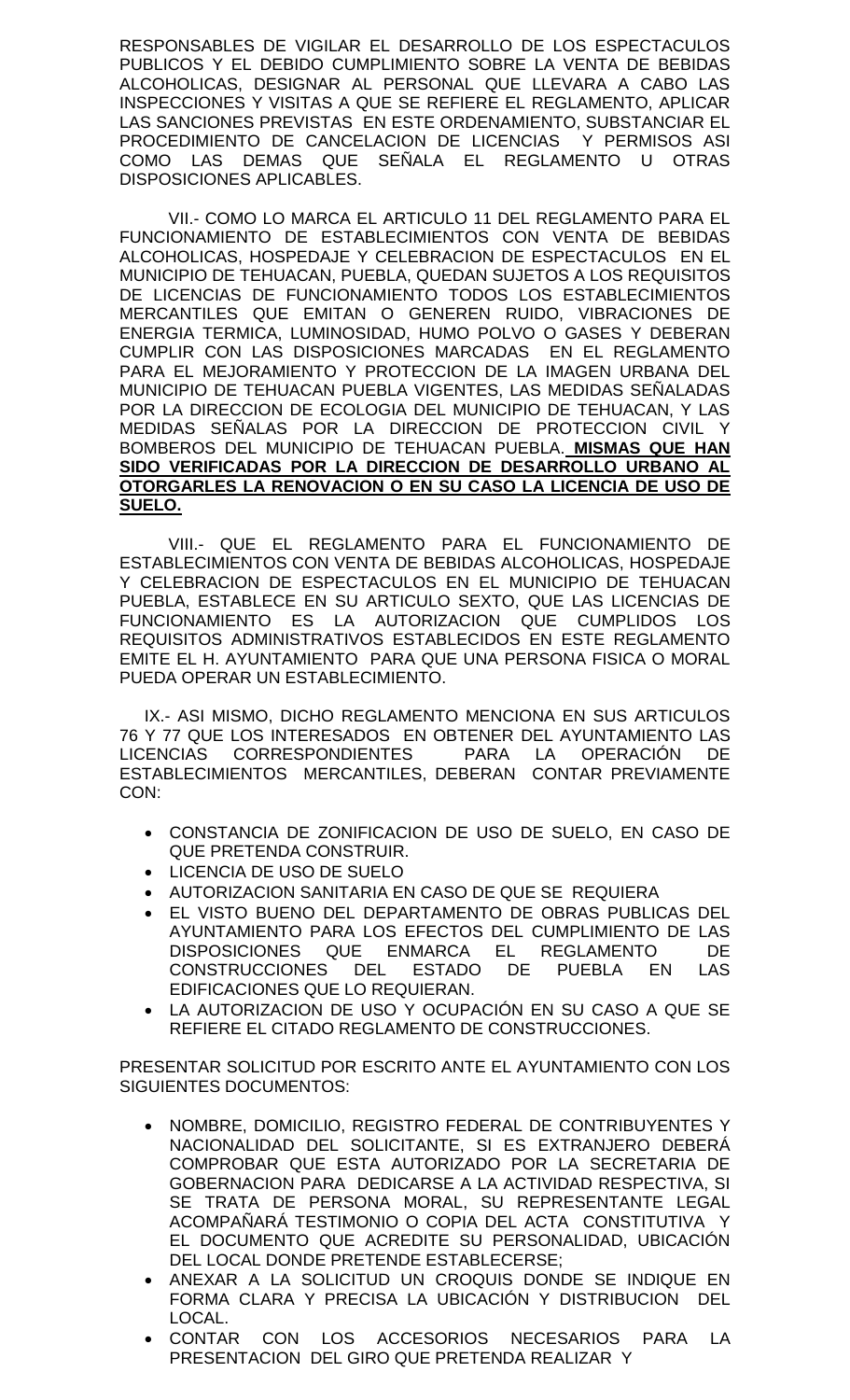EL TITULO DE PROPIEDAD DEL INMUEBLE O COPIA DEL CONTRATO EN QUE SE ACREDITE EL DERECHO AL USO Y GOCE DEL MISMO, DEBIDAMENTE REGISTRADO EN LA TESORERIA DE ESTE AYUNTAMIENTO.

IX.- RECIBIDA LA SOLICITUD ACOMPAÑADA DE LOS DOCUMENTOS Y REQUISITOS A QUE SE REFIERE EL ARTÍCULO ANTERIOR, EL H. AYUNTAMIENTO DEBERA PROCEDER EN UN PLAZO MAXIMO DE TREINTA DIAS A EXPEDIR LA LICENCIA CORRESPONDIENTE, EL AYUNTAMIENTO PODRA DENTRO DEL PLAZO SEÑALADO, REALIZAR VISITAS PARA VERIFICAR QUE EL ESTABLECIMIENTO REUNA LAS CONDICIONES MANIFESTADAS EN LA SOLICITUD RESPECTIVA.

XI.- LA LEY DE HACIENDA MUNICIPAL MARCA COMO INGRESOS PROPIOS DE LA HACIENDA MUNICIPAL LOS DERECHOS CAUSADOS POR LA EXPEDICION DE LICENCIAS, PERMISOS, AUTORIZACIONES PARA EL FUNCIONAMIENTO DE ESTABLECIMIENTOS O LOCALES CUYOS GIROS SEAN LA ENAJENACION DE BEBIDAS ALCOHOLICAS O LA PRESTACION DE SERVICIOS QUE INCLUYAN. ASI EN SU ARTICULO 98 Y 99 ESTIPULA QUE SERAN SUJETOS DE ESTOS DERECHOS, SIN PERJUICIO DE LO QUE DISPONE LA LEY DE INGRESOS, LAS PERSONAS FISICAS O MORALES QUE ENAJENEN BEBIDAS ALCOHOLICAS O LA PRESTACION DE SERVICIOS QUE INCLUYAN EL EXPENDIO DE DICHAS BEBIDAS, Y QUE REQUIERAN PARA SU ACTIVIDAD LA EXPEDICION POR PARTE DEL AYUNTAMIENTO DE UNA LICENCIA, PERMISO O AUTORIZACION, DE LA MISMA FORMA LOS DERECHOS A QUE SE REFIERE ESTE CAPITULO, SE CAUSARAN Y PAGARAN DE ACUERDO A LAS CUOTAS Y TARIFAS QUE PARA CADA GIRO ESTABLEZA LA LEY DE INGRESOS DEL MUNICIPIO.

XII.- EN CONCORDANCIA CON LO ANTERIOR, LA LEY DE INGRESOS PARA EL EJERCICIO FISCAL 2015 DETERMINA EN SU ARTICULO 27 FRACCION I LAS CUOTAS QUE DEBERAN DE PAGARSE POR EL OTORGAMIENTO DE LICENCIAS DE FUNCIONAMIENTO DE ESTABLECIMIENTOS O LOCALES CUYO GIRO IMPLIQUE LA ENAJENACION O EXPENDIO DE BEBIDAS ALCOHOLICAS REALIZADAS TOTAL O PARCIALMENTE AL PUBLICO, SIENDO EL CASO QUE NOS OCUPA EL SIGUIENTE:

**EL C. ELIAS HERNANDEZ MONTIEL SOLICITÓ ESPECIFICAMENTE LA LICENCIA DE FUNCIONAMIENTO CON GIRO DE MOTEL CON SERVICIO DE BAR, CON DOMICILIO UBICADO EN AVENIDA VIA PUEBLA No. 2607 COLONIA SAN RAFAEL, EN LA JUNTA AUXILIAR DE SAN NICOLAS TETITZINTLA DE ESTA CIUDAD DE TEHUACAN PUEBLA.**

CON UN COSTO ESTIPULADO EN LA LEY DE INGRESOS, EN EL ARTICULO 27 INCISO S, POR LA CANTIDAD DE \$60,568.04 (SESENTA MIL QUINIENTOS SESENTA Y OCHO PESOS 04/100 M.N.).

LA CUOTA DEL COSTO MENCIONADO DEBERA DE CUBRIRSE POR EL INTERESADO EN LAS CAJAS DE LA TESORERIA MUNICIPAL UNA VEZ, ACORDADO MEDIANTE CABILDO LA AUTORIZACION Y EXPEDICION DE LA LICENCIA DE FUNCIONAMIENTO QUE HA QUEDADO SEÑALADO EN LINEAS QUE ANTECEDE.

XIII.- EL CODIGO FISCAL MUNICIPAL EN SU ARTICULO 43 FRACCION III DETERMINA QUE SON FACULTADES DE LAS AUTORIDADES FISCALES MUNICIPALES EXPEDIR CIRCULARES PARA DAR A CONOCER A LAS DIVERSAS DEPENDENCIAS O UNIDADES ADMINISTRATIVAS *EL CRITERIO QUE DEBERAN SEGUIR EN CUANTO A LA APLICACIÓN DE LAS NORMAS TRIBUTARIAS,* COMO ES EL CASO DE LA LEY DE INGRESOS ANTES CITADA. EN EL EJERCICIO DE DICHA DISPOSICION **LA LEY ORGANICA MUNICIPAL** FACULTA AL TESORERO MUNICIPAL A FIN DE EJERCER LAS ATRIBUCIONES QUE EN LA LEGISLACION HACENDARIA SE CONFIEREN A LAS AUTORIDADES FISCALES MUNICIPALES.

XIV.- QUE CON FECHA 05 DE MARZO DEL DOS MIL QUINCE, **EL C**. **ELIAS HERNANDEZ MONTIEL** PRESENTA UNA SOLICITUD ANTE ESTE H. AYUNTAMIENTO A TRAVES DE LA DIRECCION DE NORMATIVIDAD COMERCIAL PARA UNA LICENCIA DE FUNCIONAMIENTO CON GIRO DE **MOTEL CON SERVICIO DE BAR,** CON DOMICILIO UBICADO EN AVENIDA VIA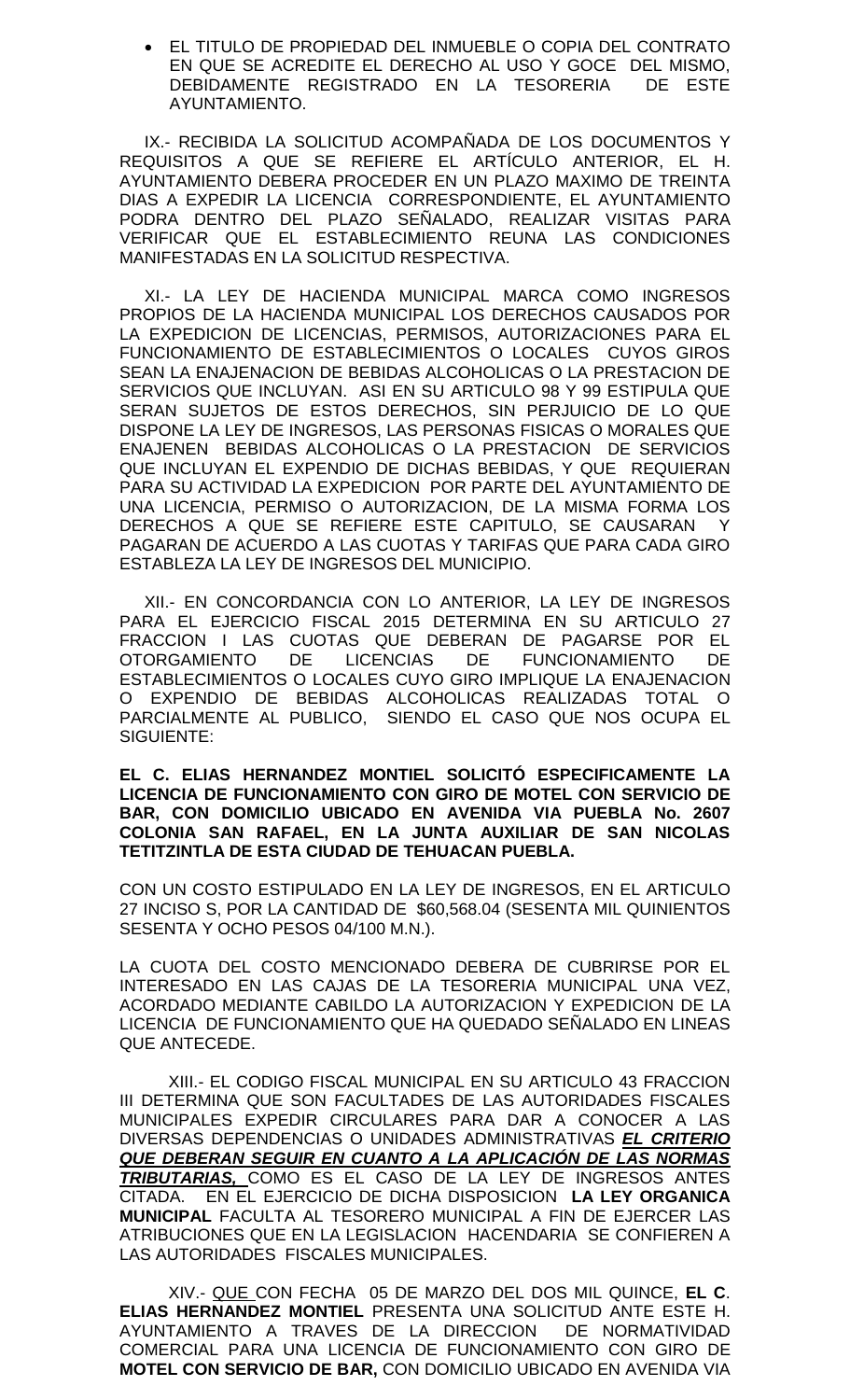PUEBLA No. 2607 COLONIA SAN RAFAEL, EN LA JUNTA AUXILIAR DE SAN NICOLAS TETITZINTLA DE ESTA CIUDAD DE TEHUACAN PUEBLA.

ACOMPAÑANDO SU SOLICITUD LA LICENCIA DE USO DE SUELO, CON UNA SUPERFICIE DE 1,890.85 METROS CUADRADOS OTORGADA POR LA DIRECCION DE DESARROLLO URBANO DE ESTE H. AYUNTAMIENTO MUNICIPAL DE TEHUACAN PUEBLA. DANDO CUMPLIMIENTO A LOS EXTREMOS LEGALES MARCADOS POR EL REGLAMENTO DE ESTABLECIMIENTOS CON VENTA DE BEBIDAS ALCOHOLICAS, HOSPEDAJE Y CELEBRACION DE ESPECTACULOS EN EL MUNICIPIO DE TEHUACAN PUEBLA, CABE HACER MENCION QUE LA REGIDURIA DE INDUSTRIA, COMERCIO, AGRICULTURA Y GANADERIA REPRESENTADA POR EL C. JESUS AMADOR HERNANDEZ MARTINEZ, EN EL ANIMO DE CREAR, APOYAR E IMPULSAR A LA INDUSTRIA TEHUACANERA SOLICITA LA SIGUIENTE LICENCIA A LA COMISION QUE SESIONA.

POR LO ANTERIORMENTE EXPUESTO Y CON FUNDAMENTO EN LAS DISPOSICIONES CITADAS, LA SUSCRITA COMISION DE PATRIMONIO Y HACIENDA PÚBLICA MUNICIPAL DEL HONORABLE AYUNTAMIENTO SOLICITA A ESTE HONORABLE CUERPO COLEGIADO EL SIGUIENTE.

#### **DICTAMEN**

**PRIMERO.-** SE AUTORICE LA LICENCIA DE FUNCIONAMIENTO AL **C. ELIAS HERNANDEZ MONTIEL, CON GIRO DE MOTEL CON SERVICIO DE BAR, CON DOMICILIO UBICADO EN AVENIDA VIA PUEBLA No. 2607 COLONIA SAN RAFAEL, EN LA JUNTA AUXILIAR DE SAN NICOLAS TETITZINTLA DE ESTA CIUDAD DE TEHUACAN PUEBLA.**

**SEGUNDO**.- SE INSTRUYA A LA TESORERIA MUNICIPAL ASI COMO A LA DIRECCION DE NORMATIVIDAD COMERCIAL A FIN DE QUE SE REALICE EL PAGO POR LA CANTIDAD DE DE \$60,568.04 (SESENTA MIL QUINIENTOS SESENTA Y OCHO PESOS 04/100 M.N.), COMO DERECHOS DE LA LICENCIA DE FUNCIONAMIENTO ANTES MENCIONADA, Y UNA VEZ PRESENTADO EL RECIBO ORIGINAL DEL MISMO, SE PROCEDA A OTORGAR LA LICENCIA AL SOLICITANTE.- "POR LA FE Y ESPERANZA DE TEHUACAN".- TEHUACAN PUEBLA, A 12 DE MARZO DEL 2015.- LA COMISION DE PATRIMONIO Y HACIENDA PÚBLICA MUNICIPAL DEL HONORABLE AYUNTAMIENTO.- LIC. NORMA LILIANA FLORES MENDEZ.- C. JESUS AMADOR HERNANDEZ MARTINEZ.- C. GLADYS GUADALUPE MARTINEZ GONZALEZ.- C. JUAN ALVAREZ CAMPOS.- C. AMBROSIO LINARES AMAYO.- C. ABRAHAM DAVID AGUILAR SANCHEZ.- FIRMAS ILEGIBLES".

SEÑORES REGIDORES Y SINDICO MUNICIPAL, EN VOTACIÓN SE LES CONSULTA SI SE APRUEBA LA PROPUESTA PRESENTADA EN CUESTIÓN, LOS QUE ESTÉN POR LA AFIRMATIVA SÍRVANSE MANIFESTARLO LEVANTANDO LA MANO.

HABIÉNDOSE ANALIZADO AMPLIAMENTE EL CONTENIDO DEL DICTAMEN DE REFERENCIA, POR MAYORÍA CON 10 VOTOS A FAVOR Y 1 VOTO EN CONTRA POR PARTE DEL REGIDOR VÍCTOR MANUEL RODRÍGUEZ LEZAMA, INTEGRANTES DEL HONORABLE CABILDO, SE DETERMINA EL SIGUIENTE:

# **A C U E R D O**

**PRIMERO.-** SE AUTORIZA LA LICENCIA DE FUNCIONAMIENTO AL **C. ELIAS HERNÁNDEZ MONTIEL, CON GIRO DE MOTEL CON SERVICIO DE BAR, CON DOMICILIO UBICADO EN AVENIDA VÍA PUEBLA No. 2607 COLONIA SAN RAFAEL, EN LA JUNTA AUXILIAR DE SAN NICOLÁS TETITZINTLA DE ESTA CIUDAD DE TEHUACÁN PUEBLA.**

**SEGUNDO**.- SE INSTRUYE A LA TESORERÍA MUNICIPAL ASI COMO A LA DIRECCIÓN DE NORMATIVIDAD COMERCIAL, A FIN DE QUE SE REALICE EL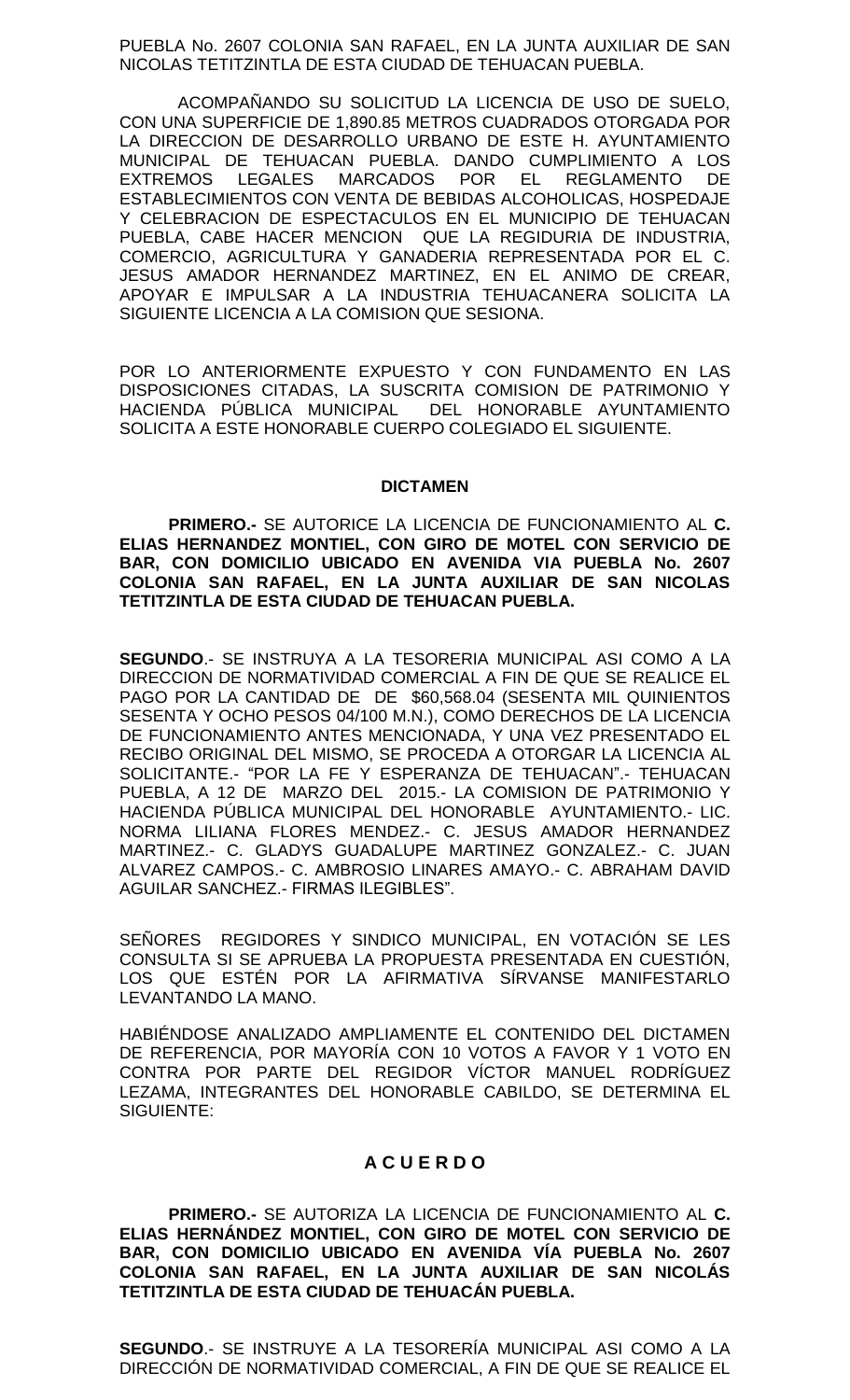PAGO POR LA CANTIDAD DE DE \$60,568.04 (SESENTA MIL QUINIENTOS SESENTA Y OCHO PESOS 04/100 M.N.), COMO DERECHOS DE LA LICENCIA DE FUNCIONAMIENTO ANTES MENCIONADA, Y UNA VEZ PRESENTADO EL RECIBO ORIGINAL DEL MISMO, SE PROCEDA A OTORGAR LA LICENCIA AL SOLICITANTE.

LO ANTERIORMENTE CON FUNDAMENTO EN LOS INSTRUMENTOS LEGALES INVOCADOS EN EL D'OCUMENTO DE REFERENCIA.

**COMISIÓN DE PATRIMONIO Y HACIENDA PÚBLICA MUNICIPAL.- ANÁLISIS, DISCUSIÓN Y EN SU CASO APROBACIÓN DEL DICTAMEN PARA LA CONDONACIÓN DEL IMPUESTO PREDIAL RESPECTO AL ADEUDO QUE PRESENTAN LAS CUENTAS PREDIALES PERTENECIENTES A LAS ÁREAS DE DONACIÓN DE LOS FRACCIONAMIENTOS YA CONCLUIDOS Y QUE SE ENCUENTRAN EN EL PADRON DEL SISTEMA DE LA DIRECCIÓN DE INGRESOS.**

SEÑORA REGIDORA TIENE USTED EL USO DE LA PALABRA.

LA REGIDORA NORMA LILIANA FLORES MÉNDEZ, PROCEDE A DAR LECTURA AL DICTAMEN CORRESPONDIENTE, MISMO QUE A LA LETRA DICE:

"... HONORABLE CABILDO:

LOS SUSCRITOS, REGIDORES LIC. NORMA LILIANA FLORES MENDEZ, C. JESUS AMADOR HERNANDEZ MARTINEZ, C. GLADYS GUADALUPE MARTINEZ GONZALEZ, C. AMBROSIO LINARES AMAYO, C. JUAN ALVAREZ CAMPOS, C. ABRAHAM DAVID AGUILAR SANCHEZ, PRESIDENTA E INTEGRANTES DE LA *COMISIÓN DE PATRIMONIO* Y *HACIENDA PÚBLICA MUNICIPAL;* EN USO DE LAS FACULTADES QUE ME CONFIERE EL ARTICULO 78 FRACCION V, DE LA LEY ORGANICA MUNICIPAL, SOMETO A LA CONSIDERACION DE ESTE HONORABLE CUERPO COLEGIADO LA SIGUIENTE PROPUESTA PARA LA AUTORIZACION DEL DICTAMEN QUE CONTIENE SE APRUEBA LA CONDONACION DEL IMPUESTO PREDIAL RESPECTO AL ADEUDO QUE PRESENTAN LAS CUENTAS PREDIALES PERTENECIENTES AL AREA DE DONACION DE LOS FRACCIONAMIENTOS YA CONCLUIDOS Y QUE SE ENCUENTREN EN EL PADRON DEL SISTEMA DE LA DIRECCION DE INGRESOS. TODO ESTO CON LA FINALIDAD DE DEPURAR Y TENER UNA LISTA REAL DEL PASIVO QUE SE TIENE EN CUESTION DE CONTRIBUYENTES DEL PAGO PREDIAL, ASI COMO, FACILITAR A LOS DESARROLLADORES EL TRAMITE DE ESCRITURACION Y CON ESTO PODER INCORPORAR AL PATRIMONIO DEL H. AYUNTAMIENTO TODAS ESTAS PROPIEDADES.

## **CONSIDERANDOS**

I. QUE LA FRACCION II DEL ARTICULO 115 DE LA CONSTITUCION POLITICA DE LOS ESTADOS UNIDOS MEXICANOS, SEÑALA QUE LOS MUNICIPIOS ESTARAN INVESTIDOS DE PERSONALIDAD JURIDICA Y PATRIMONIO PROPIO EL CUAL MANEJARAN CONFORME A LA LEY Y QUE LOS AYUNTAMIENTOS TENDRAN LAS FACULTADES PARA APROBAR, DE ACUERDO CON LAS LEYES EN MATERIA MUNICIPAL, QUE DEBERAN EXPEDIR LAS LEGISLATURAS DE LOS ESTADOS, LOS BANDOS DE POLICIA Y GOBIERNO, LOS REGLAMENTOS , LAS CIRCULARES Y DISPOSICIONES ADMINISTRATIVAS DE OBSERVANCIA GENERAL DENTRO DE SUS RESPECTIVA JURISDICCIONES, QUE ORGANICEN LA ADMINISTRACION PUBLICA MUNICIPAL, REGULEN LAS MATERIAS, PROCEDIMIENTOS, FUNCIONES Y SERVICIOS PUBLICOS DE SU COMPETENCIA Y ASEGUREN LA PARTICIPACIÓN CIUDADANA Y VECINAL, DISPOSICION QUE ES CONFIRMADA POR LOS ARTÍCULOS 103 Y 104 FRACCION III DE LA CONSTITUCION POLITICA DEL ESTADO LIBRE Y SOBERANO DE PUEBLA Y 3 DE LA LEY ORGANICA MUNICIPAL.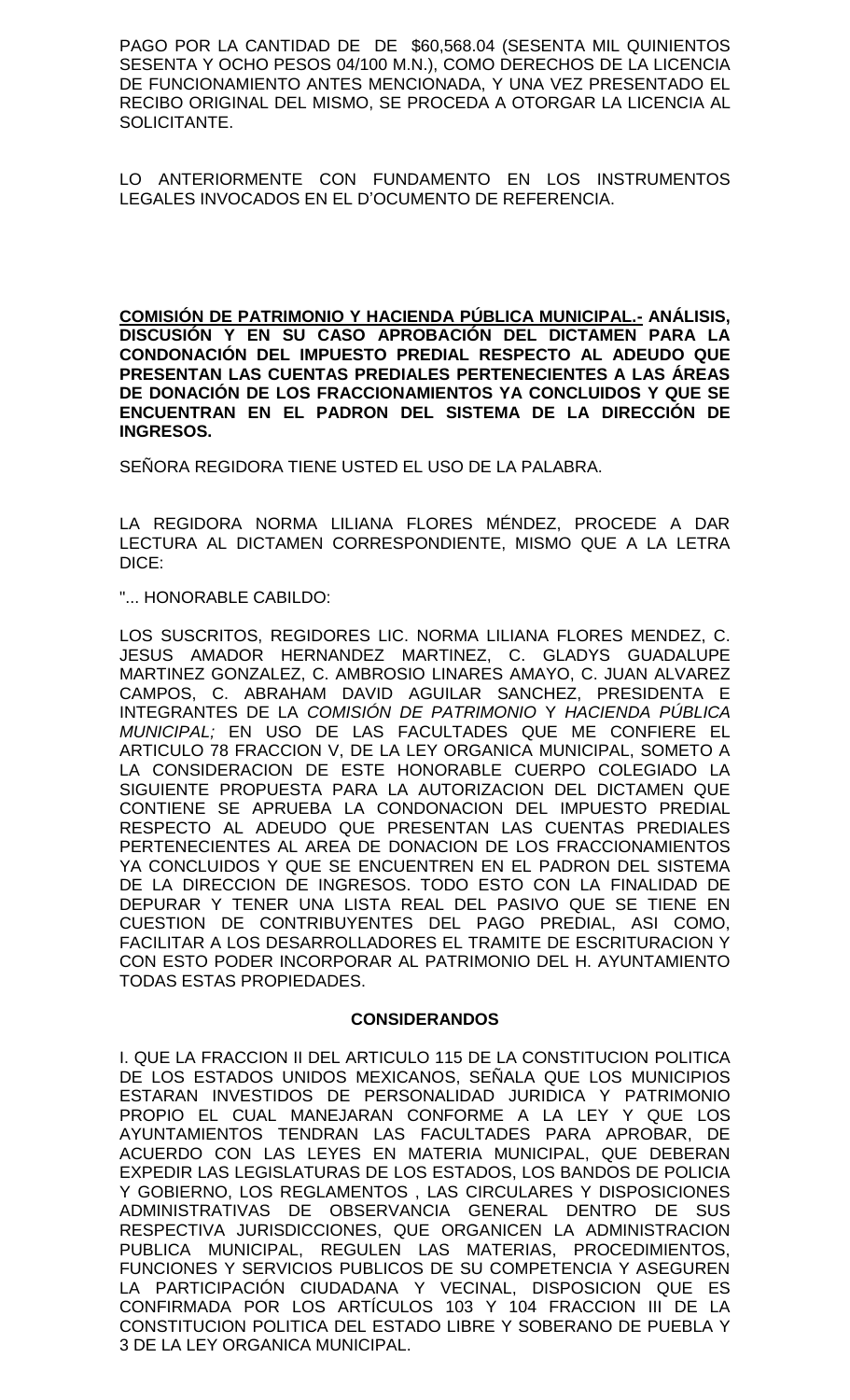II. QUE EL MISMO ARTICULO 115 EN SU FRACCION IV ESTABLECE QUE LOS MUNICIPIOS ADMINISTRARÁN LIBREMENTE SU HACIENDA, LA CUAL SE FORMARÁ DE LOS RENDIMIENTOS DE LOS BIENES QUE LE PERTENEZCAN, ASI COMO DE LAS CONTRIBUCIONES Y OTROS INGRESOS QUE LAS LEGISLATURAS ESTABLEZCAN A SU FAVOR.

**III. QUE EL CODIGO FISCAL MUNICIPAL DEL ESTADO LIBRE Y SOBERANO** DE PUEBLA, ESTABLECE EN LA FRACCION VIII DEL ARTICULO 43 QUE SON FACULTADES DE LAS AUTORIDADES FISCALES MUNICIPALES ...EL CONDONAR O EXIMIR TOTAL O PARCIALMENTE EL PAGO DE CONTRIBUCIONES Y SUS ACCESORIOS, AUTORIZAR SU PAGO A PLAZO, DIFERIDO O EN PARCIALIDADES, CUANDO SE HAYA AFECTADO O TRATE DE IMPEDIR QUE SE AFECTE LA SITUACION DE ALGÚN LUGAR O REGIÓN DEL MUNICIPIO, UNA RAMA DE ACTIVIDAD, LA PRODUCCION O VENTA DE PRODUCTOS, O LA REALIZACION DE UNA ACTIVIDAD, ASI COMO EN CASOS DE CATÁSTROFES SUFRIDAS O FENÓMENOS NATURALES, PLAGAS O EPIDEMIAS, SIEMPRE Y CUANDO LO ANTERIOR SEA APROBADO POR EL CABILDO.

IV. QUE LA LEY DE HACIENDA PARA EL MUNICIPIO DE TEHUACAN EN SU ARTÍCULO 6 SEÑALA QUIENES SON SUJETOS DE COBRO DEL IMPUESTO PREDIAL, Y BENEFICIADOS POR LA PROPUESTA DE CONDONACION, Y QUE A LA LETRA DICE: ARTICULO 6.- SON SUJETOS DEL IMPUESTO PREDIAL: I.- LOS PROPIETARIOS O POSEEDORES DE PREDIOS URBANOS O RÚSTICOS. II.- EL FIDEICOMITENTE O EN SU CASO EL FIDUCIARIO, EN TANTO NO TRANSMITAN LA PROPIEDAD DEL PREDIO AL FIDEICOMISARIO O A OTRAS PERSONAS, EN CUMPLIMIENTO DEL CONTRATO DE FIDEICOMISO. III.- LOS EJIDATARIOS O COMUNEROS QUE DISFRUTEN DE TIERRAS, CONFORME A LAS LEYES AGRARIAS EN VIGOR Y QUE SE ENCUENTREN EN LOS SUPUESTOS QUE SEÑALA LA LEY DE INGRESOS DEL MUNICIPIO.

V. ASI MISMO EL ARTICULO 9 DE LA LEY EN COMENTO ESTABLECE QUE EL PAGO DE DICHO IMPUESTO SE REALIZARÁ DENTRO DE LOS TRES PRIMEROS MESES DE CADA AÑO, EN LA TESORERIA MUNICIPAL O EN LAS CAJAS U OFICINAS AUTORIZADAS.

VI. QUE LOS ARTICULOS 92, FRACCIONES III, IV, V, Y 94, DE LA LEY ORGANICA MUNICIPAL, ESTIPULAN QUE SON FACULTADES Y OBLIGACIONES DE LOS REGIDORES EL EJERCER LAS FACULTADES DE DELIBERACION Y DECISION DE LOS ASUNTOS QUE LE COMPETEN AL AYUNTAMIENTO, FORMAR PARTE DE LAS COMISIONES PARA LAS QUE FUEREN DESIGNADOS POR ESTE Y DICTAMINAR E INFORMAR SOBRE LOS ASUNTOS QUE SE LES ENCOMIENDE, DISPOSICIÓN QUE SE ARTICULA CON EL DISPOSITIVO 96 FRACCION I, DEL MISMO ORDENAMIENTO QUE ESTABLECE QUE DENTRO DE LAS COMISIONES PERMANENTES DE REGIDORES SE ENCUENTRA LA DE PATRIMONIO Y HACIENDA PUBLICA MUNICIPAL, DE LA QUE FORMAMOS PARTE LOS SUSCRITOS Y QUE DEBERÁ ANALIZAR, DISCUTIR, PROPONER SOBRE LOS ASUNTOS COMPRENDIDOS EN ESAS MATERIAS.

POR LO ANTERIORMENTE EXPUESTO Y FUNDADO, SOLICITO AL H. CABILDO TENGA A BIEN APROBAR EL SIGUIENTE:

## **D I C T A M E N**

*PRIMERO.-* SE APRUEBE LA CONDONACION DEL IMPUESTO PREDIAL RESPECTO AL ADEUDO QUE PRESENTAN LAS CUENTAS PREDIALES PERTENECIENTES AL AREA DE DONACION DE LOS FRACCIONAMIENTOS YA CONCLUIDOSY QUE SE ENCUENTREN EN EL PADRON DEL SISTEMA DE LA DIRECCION DE INGRESOS. TODO ESTO CON LA FINALIDAD DE DEPURAR Y TENER UNA LISTA REAL DEL PASIVO QUE SE TIENE EN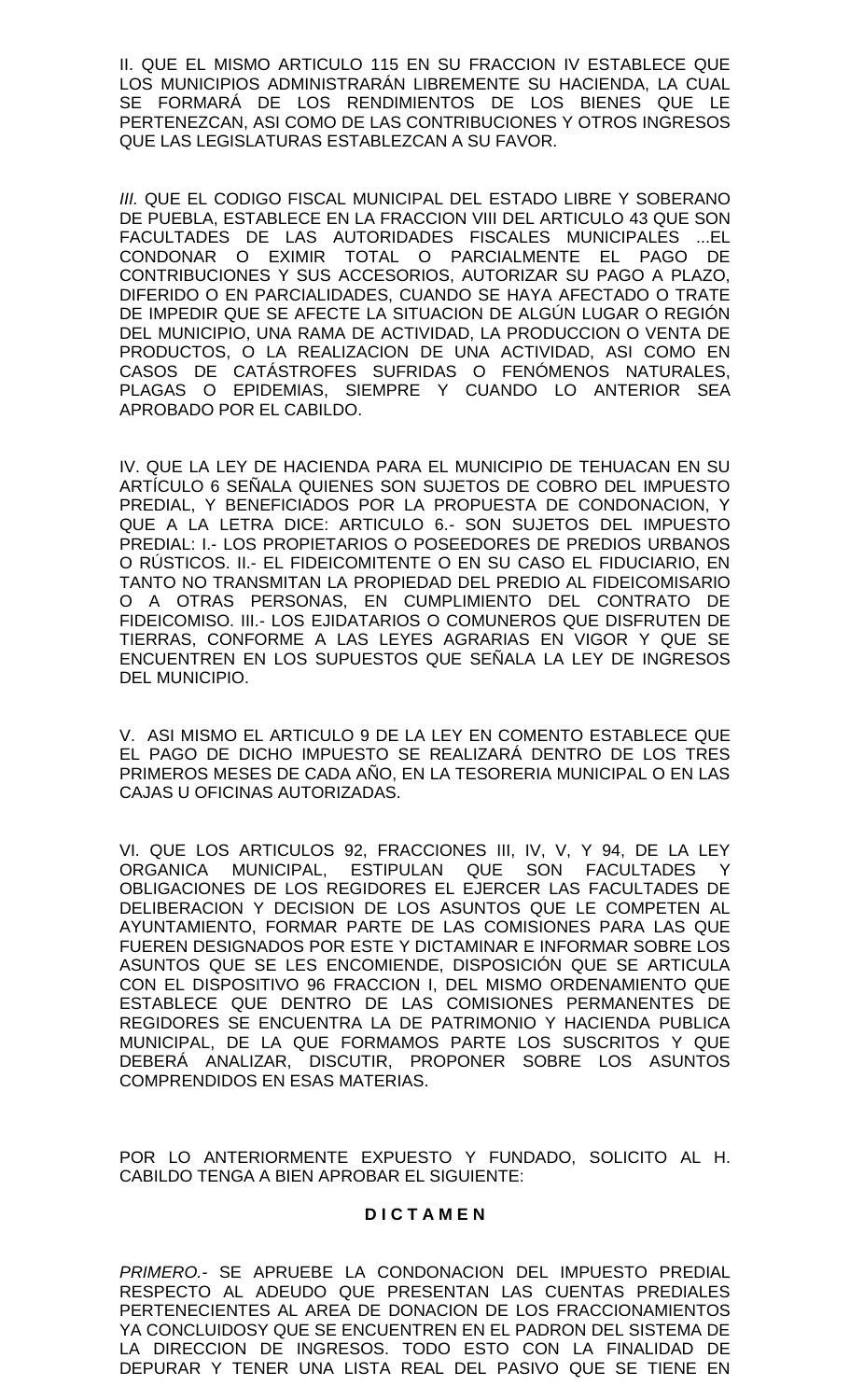CUESTION DE CONTRIBUYENTES DEL PAGO PREDIAL, ASI COMO, FACILITAR A LOS DESARROLLADORES EL TRAMITE DE ESCRITURACION Y CON ESTO PODER INCORPORAR AL PATRIMONIO DEL H. AYUNTAMIENTO TODAS ESTAS PROPIEDADES.

*SEGUNDO.-* SE INSTRUYA A LA TESORERIA PARA QUE GIRE LAS ORDENES PERTINENTES A LA DIRECCION DE INGRESOS Y ASIENTEN EN EL SISTEMA DICHA CONDONACION.

*TERCERO.-* SE INSTRUYA A LA SECRETARIA GENERAL PARA QUE A TRAVES DE COMUNICACIÓN SOCIAL DIFUNDA DICHO ACUERDO.- *ATENTAMENTE.-* TEHUACAN, PUEBLA; A 12 DE MARZO DEL AÑO 2015.- LIC. NORMA LILIANA FLORES MÉNDEZ.- PRESIDENTA DE LA COMISION.- C. JESÚS AMADOR HERNÁNDEZ MARTINEZ.- INTEGRANTE.- C. GLADYS GUADALUPE MARTÍNEZ GONZÁLEZ.- INTEGRANTE.- C. AMBROSIO LINARES AMAYO.- INTEGRANTE.- C. JUAN ALVAREZ CAMPOS.- INTEGRANTE.- C. ABRAHAM DAVID AGUILAR SÁNCHEZ.- INTEGRANTE.- FIRMAS ILEGIBLES".

DESPUES DE HABERSE LEIDO EL PRESENTE DICTAMEN, SURGEN LOS SIGUIENTES COMENTARIOS:

LA REGIDORA NORMA LILIANA FLORES MÉNDEZ: EXPLICA QUE LOS FRACCIONAMIENTOS MÁS ATRASADOS ERAN ABIERTOS, PERO AHORA TIENEN QUE ESTAR CERRADOS, Y SE CONDONA PARA QUE ELLOS PUEDAN ESCRITURAR.

EL REGIDOR JUAN ÁLVAREZ CAMPOS: COMENTA QUE COMO OBRA PÚBLICA LES CONVIENE PORQUE PARA BAJAR ALGÚN RECURSO LES PIDEN LAS ESCRITURAS.

EL LIC. MIGUEL ÁNGEL ROMERO CALDERON: PREGUNTA QUE SI LA CONDONACIÓN ES PARA EL TOTAL.

LA REGIDORA NORMA LILIANA FLORES MÉNDEZ: RESPONDE QUE NO, QUE SOLO LA CONDONACIÓN ES EN LA DONACIÓN.

EL LIC. MIGUEL ÁNGEL ROMERO CALDERON, COMENTA ESTÁ DE ACUERDO PORQUE ES IMPORTANTE, PARA EL MUNICIPIO POR LOS APOYOS QUE NOS LLEGAN DEL GOBIERNO FEDERAL.

LA REGIDORA NORMA LILIANA FLORES MÉNDEZ: POR ESTA RAZÓN YA SE EMPEZARON A HACER REVISIONES REALES, QUE SEAN EXHAUSTIVAS PROPIEDAD POR PROPIEDAD.

EL LIC. MIGUEL ÁNGEL ROMERO CALDERON: DA UN EJEMPLO DEL PROBLEMA QUE EXISTE ENTERE CHOLULA-PUEBLA.

SEÑORES REGIDORES Y SINDICO MUNICIPAL, EN VOTACIÓN SE LES CONSULTA SI SE APRUEBA LA PROPUESTA PRESENTADA EN CUESTIÓN, LOS QUE ESTÉN POR LA AFIRMATIVA SÍRVANSE MANIFESTARLO LEVANTANDO LA MANO.

HABIÉNDOSE ANALIZADO AMPLIAMENTE EL CONTENIDO DEL DICTAMEN DE REFERENCIA, POR UNANIMIDAD DE VOTOS A FAVOR POR PARTE DE LOS INTEGRANTES DEL HONORABLE CABILDO, SE DETERMINA EL SIGUIENTE:

# **A C U E R D O**

**PRIMERO.-** SE APRUEBA LA CONDONACION DEL IMPUESTO PREDIAL RESPECTO AL ADEUDO QUE PRESENTAN LAS CUENTAS PREDIALES PERTENECIENTES AL AREA DE DONACION DE LOS FRACCIONAMIENTOS YA CONCLUIDOS Y QUE SE ENCUENTREN EN EL PADRON DEL SISTEMA DE LA DIRECCION DE INGRESOS. TODO ESTO CON LA FINALIDAD DE DEPURAR Y TENER UNA LISTA REAL DEL PASIVO QUE SE TIENE EN CUESTION DE CONTRIBUYENTES DEL PAGO PREDIAL, ASI COMO FACILITAR A LOS DESARROLLADORES EL TRAMITE DE ESCRITURACION Y CON ESTO PODER INCORPORAR AL PATRIMONIO DEL H. AYUNTAMIENTO TODAS ESTAS PROPIEDADES.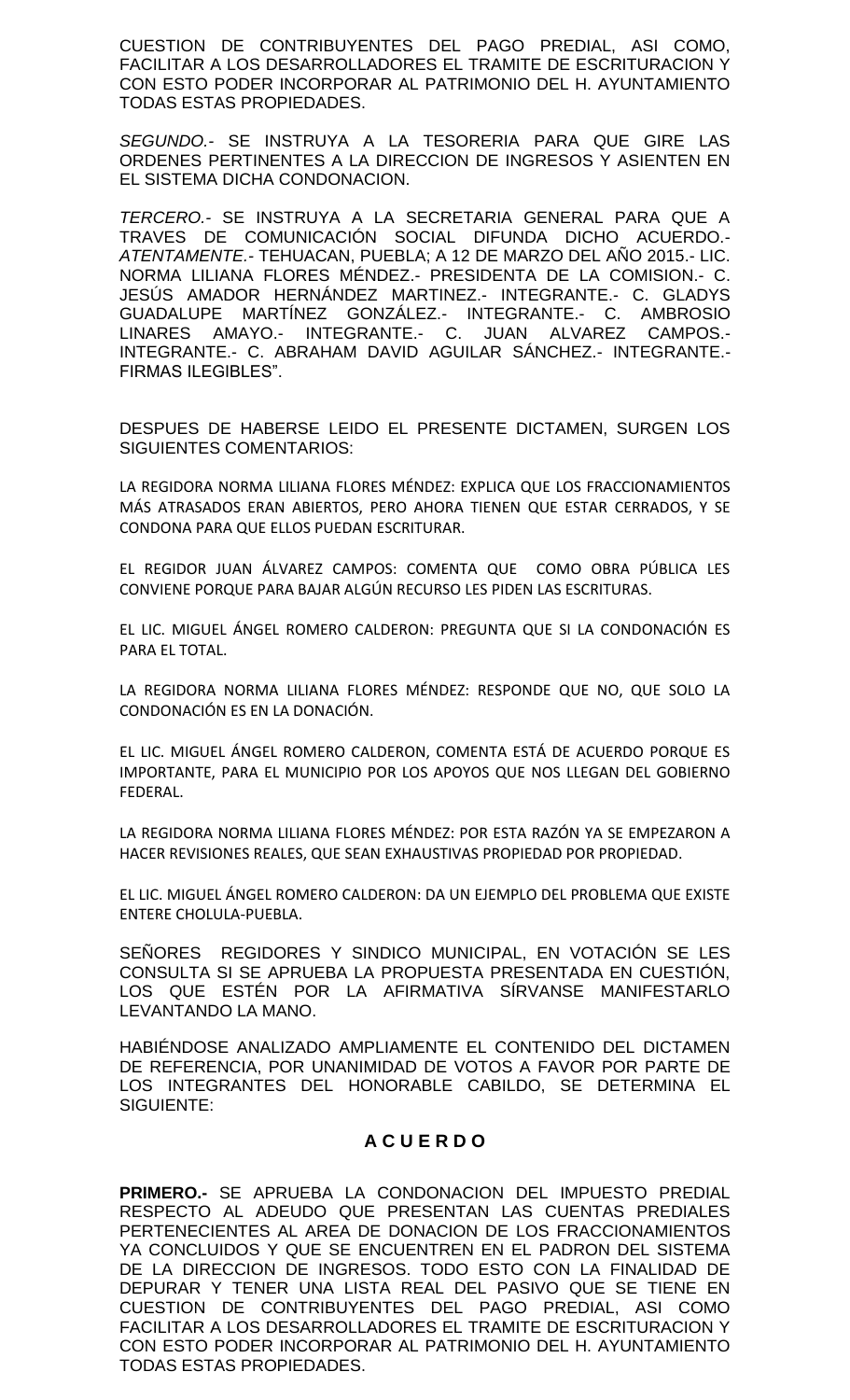**SEGUNDO.-** SE INSTRUYE A LA TESORERIA PARA QUE GIRE LAS ORDENES PERTINENTES A LA DIRECCION DE INGRESOS Y ASIENTEN EN EL SISTEMA DICHA CONDONACION.

**TERCERO.-** SE INSTRUYE A LA SECRETARIA GENERAL PARA QUE A TRAVES DE COMUNICACIÓN SOCIAL DIFUNDA DICHO ACUERDO.

LO ANTERIORMENTE CON FUNDAMENTO EN LOS INSTRUMENTOS LEGALES INVOCADOS EN EL DOCUMENTO DE REFERENCIA.

**COMISIÓN DE OBRAS PÚBLICAS Y DESARROLLO URBANO.-** ANÁLISIS, DISCUSIÓN Y EN SU CASO APROBACIÓN DEL DICTAMEN MEDIANTE EL CUAL SE DETERMINA **LA ADQUISICIÓN DE 3 VEHÍCULOS PARA LA DIRECCIÓN DE OBRAS PÚBLICAS.**

# **EN RELACIÓN A ESTE DICTAMEN, QUEDA PENDIENTE PARA TRATAR EN EL PRÓXIMO CABILDO.**

NO HABIÉNDO ASUNTO QUE TRATAR, SE DA POR TERMINADA LA PRESENTE SESIÓN DE CABILDO, SIENDO LAS DIEZ HORAS CON VEINTICUATRO MINUTOS DEL DÍA TRECE DE MARZO DEL AÑO DOS MIL QUINCE, PROCEDIENDOSE A LEVANTAR LA PRESENTE ACTA, QUE FIRMAN LOS QUE EN ELLA INTERVINIERON.- DOY FE.-

# **SECRETARIO DEL AYUNTAMIENTO**

# **LIC. JOSÉ HONORIO PACHECO FLORES**

| <b>C. ERNESTINA FERNÁNDEZ MÉNDEZ</b>            |                |
|-------------------------------------------------|----------------|
| C. ABRAHAM DAVID AGUILAR SANCHEZ _____AUSENTE   |                |
| <b>C. NORMA LILIANA FLORES MENDEZ</b>           |                |
| <b>C. JUAN ALVAREZ CAMPOS</b>                   |                |
| C. PIOQUINTO APOLINAR LEYVA                     | <b>AUSENTE</b> |
| C. JESUS AMADOR HERNANDEZ MARTINEZ              |                |
| C. CLAUDIA OROZCO LOPEZ                         |                |
| C. MARTHA GARCIA DE LA CADENA ROMERO __ AUSENTE |                |
| C. GLADYS GUADALUPE MARTINEZ GONZALEZ           |                |
| C. PALOMA NOVELO ALDAZ                          | <b>AUSENTE</b> |